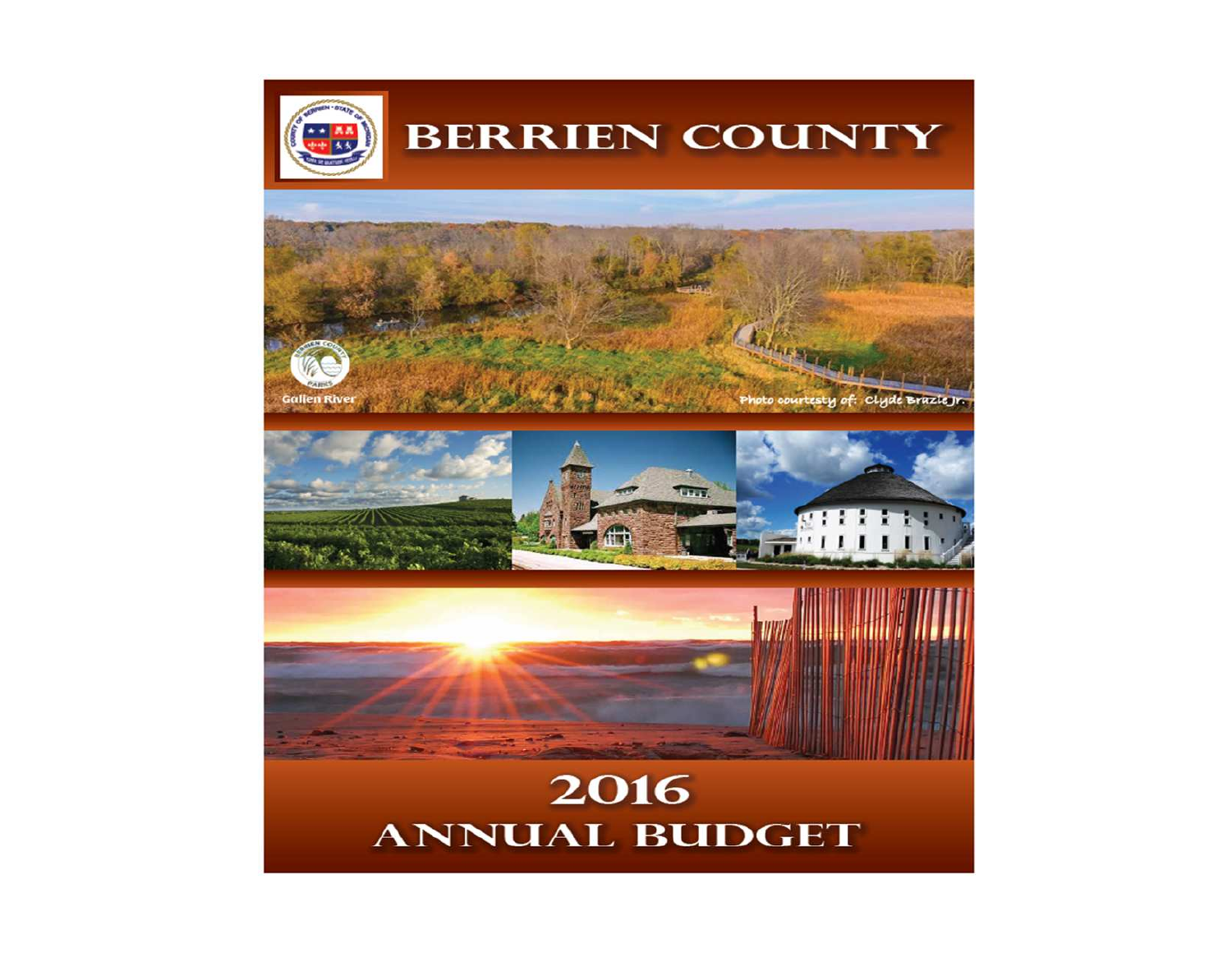

#### **Budget Summary**

|                                 |                |               | <b>Sources</b>     |               |                     |                          | <b>Net</b>         |                  |
|---------------------------------|----------------|---------------|--------------------|---------------|---------------------|--------------------------|--------------------|------------------|
|                                 |                | All other     | Transfers,         |               |                     | Transfers,               |                    |                  |
|                                 |                | revenue excl. | indirect cost,     |               | <b>Expenditures</b> | indirect cost,           |                    |                  |
| <b>Fund/Group</b>               | <b>Taxes</b>   | interfund     | and admin          | <b>Total</b>  | excl. interfund     | and admin                | <b>Total</b>       | Change           |
| <b>General Fund</b>             | 36,046,731     | 15,440,693    | 5,067,097 \$<br>-8 | 56,554,521    | 47,686,623          | 8,867,898<br>S.          | 56, 554, 521<br>-S | \$               |
| Special Revenue Funds           | 9,056,236      | 19,895,330    | 13,597,054         | 42,548,620    | 34,607,988          | 8,496,252                | 43,104,240         | (555,620)        |
| Capital Projects Funds          |                |               | 4,803,500          | 4,803,500     | 6,032,897           | 503,500                  | 6,536,397          | (1,732,897)      |
| <b>Internal Service Funds</b>   | $\blacksquare$ | 12,814,920    |                    | 12,814,920    | 15,082,642          |                          | 15,082,642         | (2,267,722)      |
| Proprietary Funds:              |                |               |                    |               |                     |                          |                    |                  |
| Delinquent Tax Revolving Fund   | 1,978,987      | 50,000        |                    | 2,028,987     | 151,000             | 5,600,000                | 5,751,000          | (3,722,013)      |
| All Other Proprietary Funds     | 25,076         | 3,811,263     |                    | 3,836,339     | 3,684,270           | 500,000                  | 4,184,270          | (347,931)        |
|                                 |                |               |                    |               |                     |                          |                    |                  |
| <b>Total Primary Government</b> | \$47,107,030   | \$52,012,206  | \$23,467,651       | \$122,586,887 | \$107,245,420       | \$23,967,650             | \$131,213,070      | \$ (8,626,183)   |
| Component Unit Funds:           |                |               |                    |               |                     |                          |                    |                  |
| Land Bank Authority             | 11,500         | 79,875        | 20,000             | 111,375       | 96,375              | 40,000                   | 136,375            | (25,000)         |
| Brownfield Redevelopment Auth.  | 755,000        | 14,000        | 500,000            | 1,269,000     | 1,269,360           |                          | 1,269,360          | (360)            |
| <b>Building Authority</b>       |                |               |                    |               |                     |                          |                    |                  |
| Economic Development Corp.      |                | 20,000        |                    | 20,000        | 26,756              |                          | 26,756             | (6,756)          |
| Drain Commission                | $\blacksquare$ | 4,302,723     | $\sim$             | 4,302,723     | 8,685,636           | $\overline{\phantom{a}}$ | 8,685,636          | (4,382,913)      |
| <b>Total</b>                    | \$47,873,530   | \$56,428,804  | \$23,987,651       | \$128,289,985 | \$117,323,547       | \$24,007,650             | \$141,331,197      | \$(13, 041, 212) |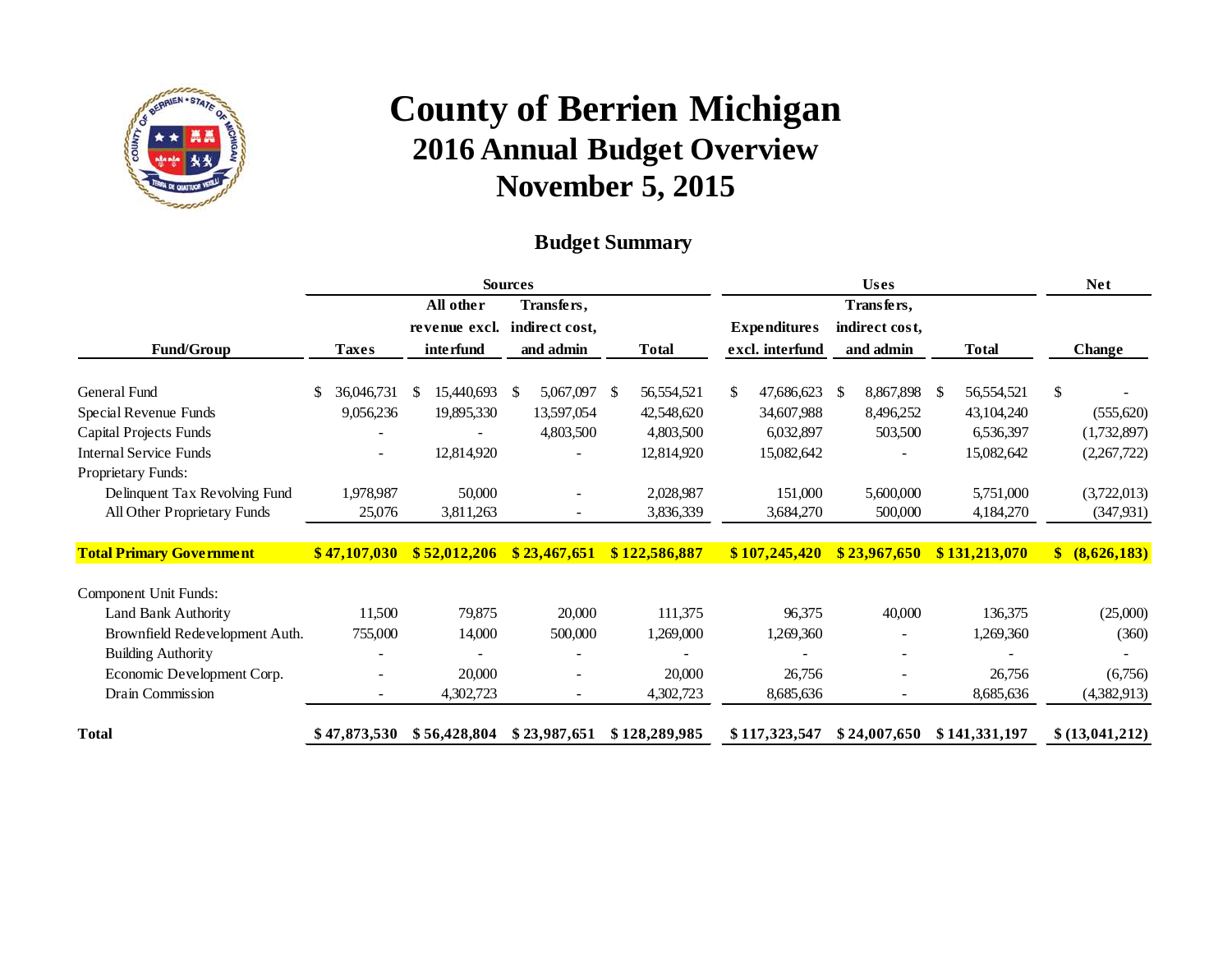

**Source: Page 5 of 2016 Berrien County Annual Budget**

 **2016 All Funds Budget SummaryBy Fund Type (Excluding Component Units)**

|                                      | Year ended December 31 |                  |                |               |                |                    |               |  |  |  |
|--------------------------------------|------------------------|------------------|----------------|---------------|----------------|--------------------|---------------|--|--|--|
|                                      |                        |                  |                |               |                |                    |               |  |  |  |
|                                      | <b>General</b>         | Revenue          | <b>Service</b> | Projects      | <b>Service</b> | <b>Proprietary</b> |               |  |  |  |
|                                      | Fund                   | <b>Funds</b>     | <b>Funds</b>   | <b>Funds</b>  | <b>Funds</b>   | <b>Funds</b>       | <b>Total</b>  |  |  |  |
| <b>Revenues</b>                      |                        |                  |                |               |                |                    |               |  |  |  |
| Taxes                                | \$36,046,731           | \$9,056,236      | \$             | \$            | \$             | \$<br>2,004,063    | \$47,107,030  |  |  |  |
| Licenses and permits                 | 263,200                | 351,500          |                |               |                |                    | 614,700       |  |  |  |
| State revenue sharing                | 3,642,830              | $\overline{a}$   |                |               |                |                    | 3,642,830     |  |  |  |
| Intergovernmental revenue            | 2,926,905              | 12,593,128       |                |               |                |                    | 15,520,033    |  |  |  |
| Charges for services                 | 6,694,603              | 5,420,680        |                |               |                | 1,206,790          | 13,322,073    |  |  |  |
| Fines and forfeitures                | 510,000                | 9,600            |                |               |                |                    | 519,600       |  |  |  |
| Interest revenue                     | 41,000                 | 3,800            |                |               | 1,150          | 50,550             | 96,500        |  |  |  |
| Indirect cost and adm fees revenue   | 2,338,028              | 1,649,505        |                |               |                | $\overline{a}$     | 3,987,533     |  |  |  |
| Other revenue                        | 1,362,155              | 1,516,622        |                |               | 12,813,770     | 2,603,923          | 18,296,470    |  |  |  |
| <b>Total revenues</b>                | 53,825,452             | 30,601,071       |                | $\sim$        | 12,814,920     | 5,865,326          | 103,106,769   |  |  |  |
| <b>Expenditures</b>                  |                        |                  |                |               |                |                    |               |  |  |  |
| Legislative                          | 1,040,637              |                  |                |               |                |                    | 1,040,637     |  |  |  |
| Judicial                             | 8,411,164              | 4,572,443        |                | 18,000        |                |                    | 13,001,607    |  |  |  |
| General government                   | 16,966,226             | 1,111,220        |                | 3,634,550     |                | 1,882,892          | 23,594,888    |  |  |  |
| Public safety                        | 17,311,535             | 8,968,507        |                | 2,177,000     |                |                    | 28,457,042    |  |  |  |
| Public works                         | 439,399                | 230,841          |                |               |                |                    | 670,240       |  |  |  |
| Health and welfare                   | 659,227                | 20,441,598       |                | 203,347       |                |                    | 21,304,172    |  |  |  |
| Recreation and cultural              | $\overline{a}$         | 2,087,221        |                |               |                |                    | 2,087,221     |  |  |  |
| Community & economic dev             | 513,492                | 1,183,690        |                |               |                |                    | 1,697,182     |  |  |  |
| Other governmental activities        | 2,344,943              |                  |                |               | 15,082,642     |                    | 17,427,585    |  |  |  |
| Debt service                         |                        |                  |                |               |                | 2,452,378          | 2,452,378     |  |  |  |
| <b>Total expenditures</b>            | 47,686,623             | 38,595,520       | $\sim$         | 6,032,897     | 15,082,642     | 4,335,270          | 111,732,952   |  |  |  |
| Revenue over (under) expenditures    | 6,138,829              | (7,994,449)      | $\blacksquare$ | (6,032,897)   | (2,267,722)    | 1,530,056          | (8,626,183)   |  |  |  |
| Other financing sources (uses)       |                        |                  |                |               |                |                    |               |  |  |  |
| Transfers in                         | 2,729,069              | 11.947,549       |                | 4,803,500     |                | $\bar{a}$          | 19,480,118    |  |  |  |
| Transfers out                        | (8,867,898)            | (4,508,720)      |                | (503, 500)    |                | (5,600,000)        | (19,480,118)  |  |  |  |
| Total other financing sources (uses) | (6, 138, 829)          | 7,438,829        |                | 4,300,000     |                | (5,600,000)        |               |  |  |  |
| Net inc (dec) in fund balances       |                        | $$ (555,620)$ \$ | $\sim$         | \$(1,732,897) | \$(2,267,722)  | \$(4,069,944)      | \$(8,626,183) |  |  |  |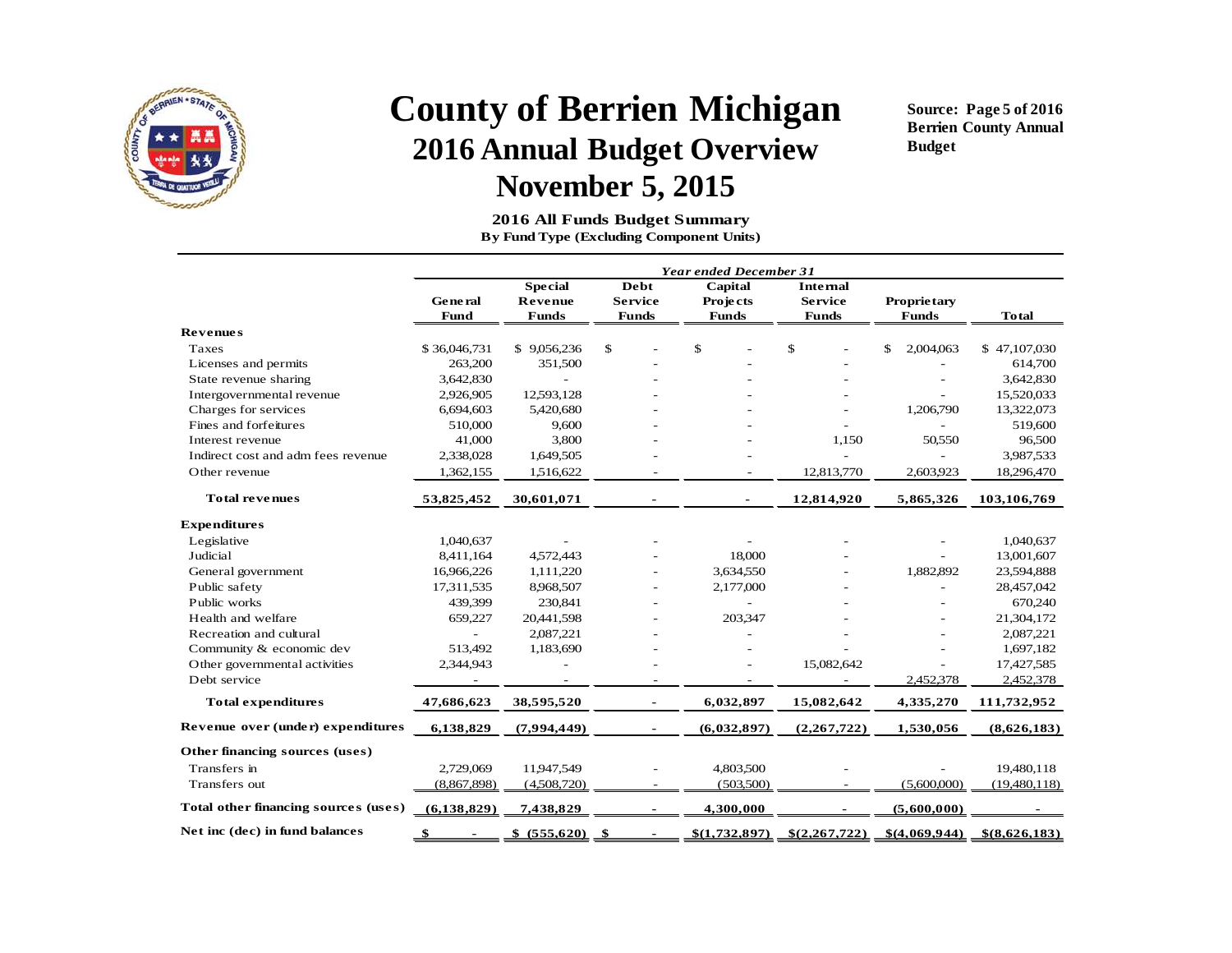

**Source: Page 5 of 2016 Berrien County Annual Budget**



Excludes the following:

- •Transfers, Indirect Cost, and Administration Fees
- •Component Units of Government
- •Pension/Post Retirement Trust Funds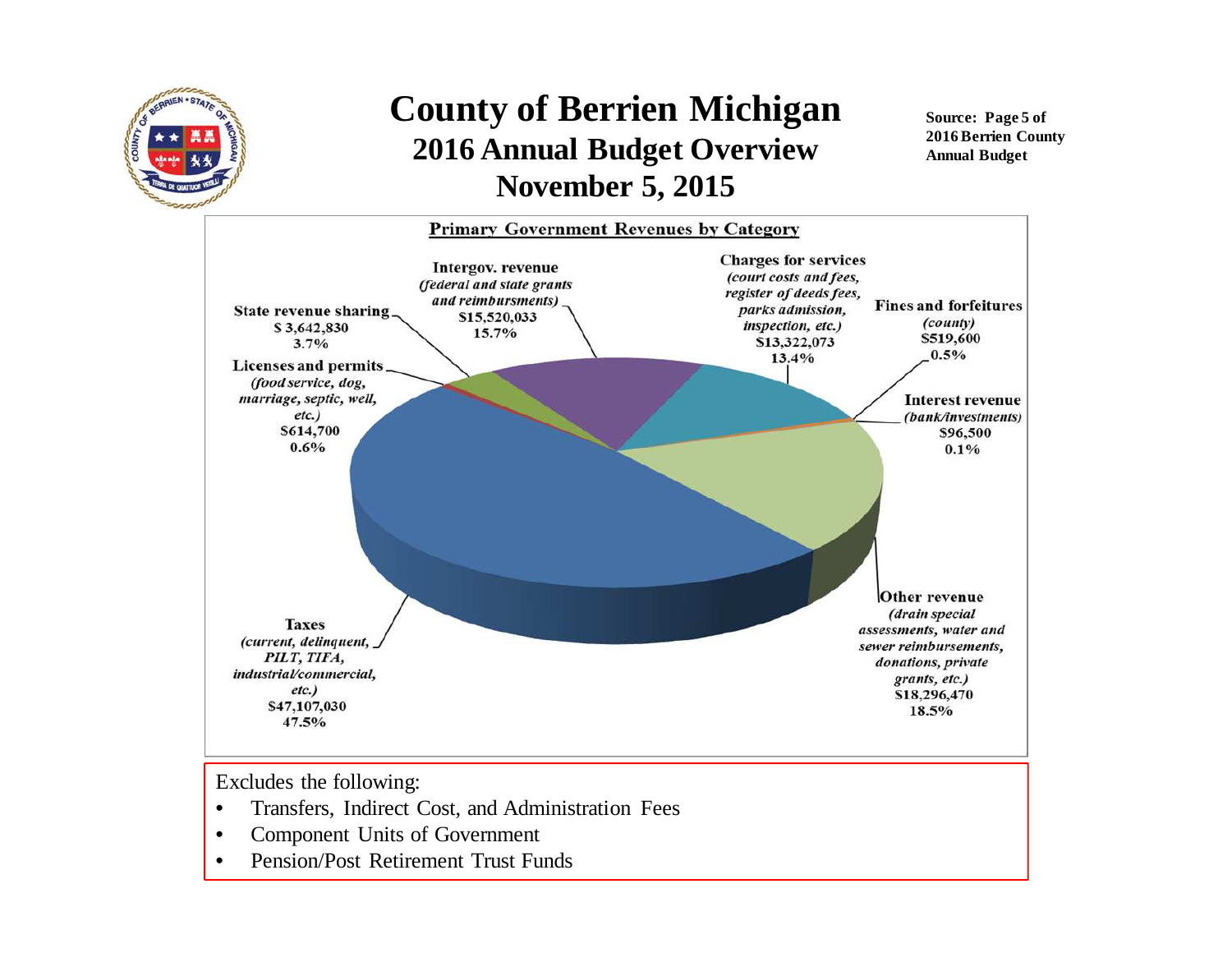

## **County of Berrien Michigan 2016 Annual Budget OverviewNovember 5, 2015Primary Government Only**

**Source: Page 12 of 2016 Berrien County Annual Budget**

### **Taxes**

- •The primary source of revenue to the County.
- • Comprised of real estate, personal, and leasehold property, payment in lieu of, industrial and commercial, delinquent, and interest and penalties received on late payment of taxes. Real estate tax makes up most of this amount.
- $\bullet$  For the 2016 budget, taxes represent approximately 45.7% of the County's total revenues or 47.5% when excluding interfund activity as reflected on the previous chart.
- • The projection for all tax revenues totals \$47.1 million and includes the general operating, law enforcement, 911, senior citizen, and park millage, industrial and commercial, and other items noted above.
- For the year of 2016, taxes are projected to increase \$0.9 million or 1.9% from the 2015 adopted budget of \$44.2 million plus an amendment to include Delinquent Tax Revolving revenue of \$2.0 million not previously budgeted.
- •State equalized values increased by \$248 million or 2.8%.
- $\bullet$ Taxable values increased to \$7.437 billion, an increase of 2.3%.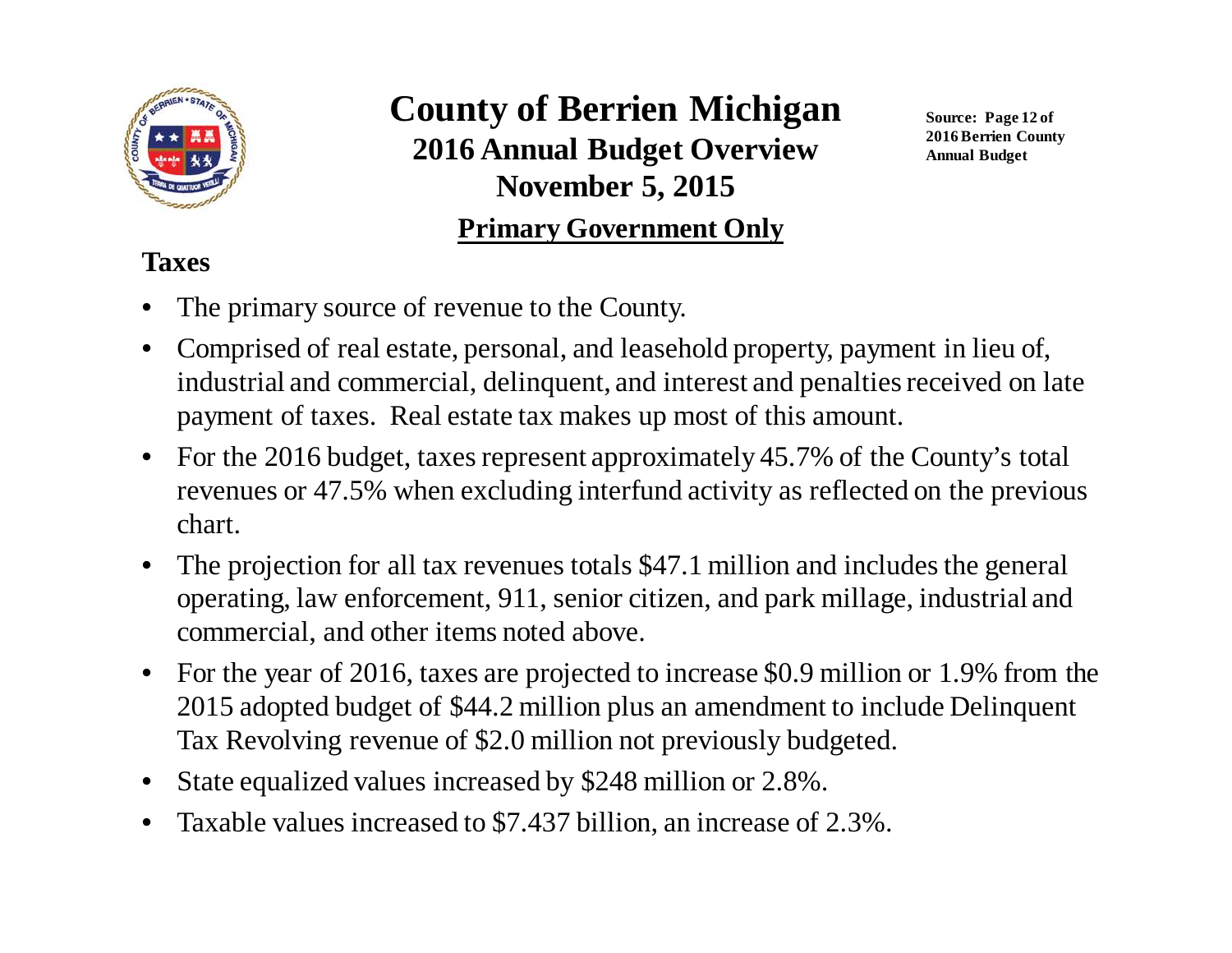

**Source: Page 12 of 2016 Berrien County Annual Budget**

#### **County Taxable Valuation**

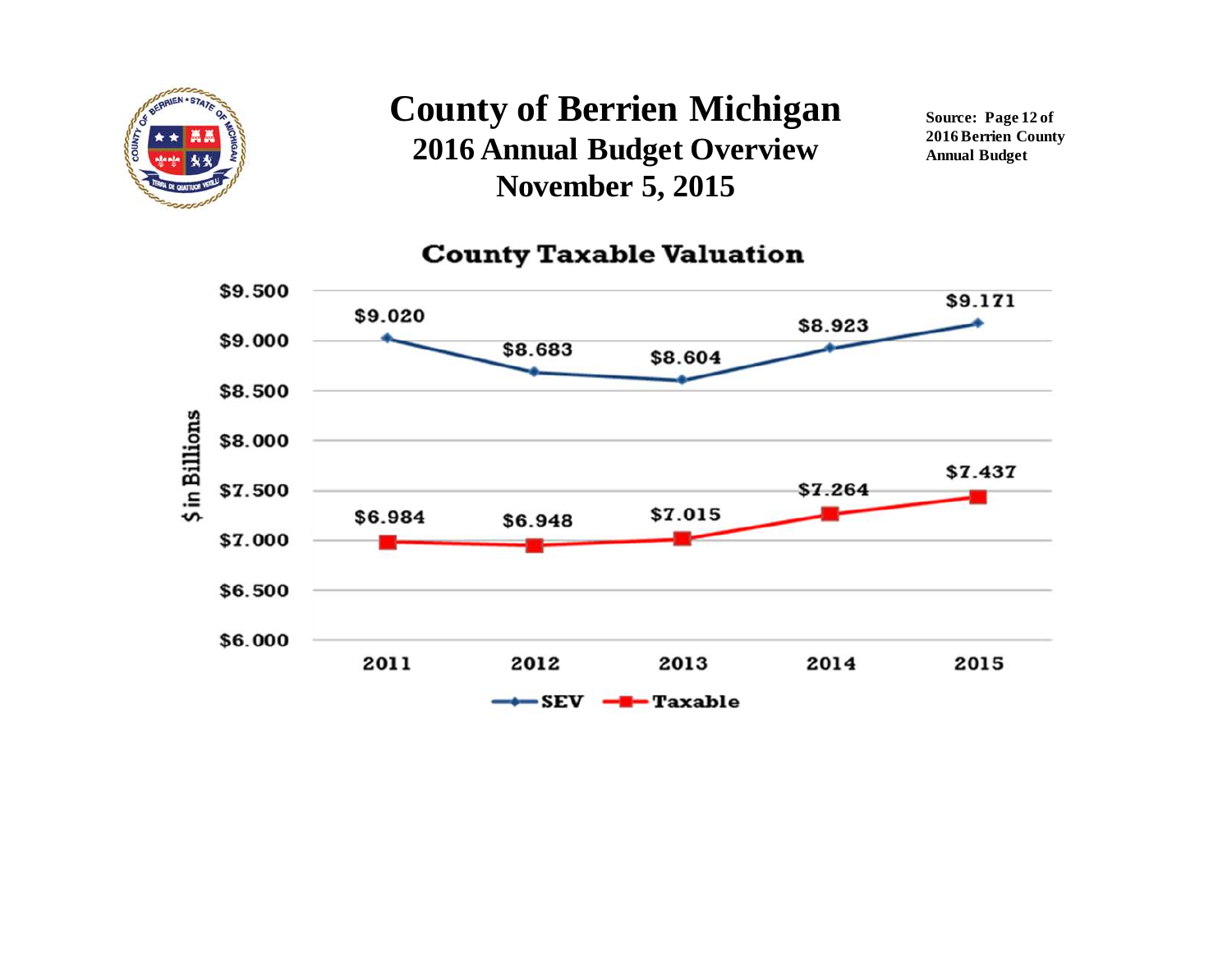

Rev. 03-15)

### **County of Berrien Michigan2016 Annual Budget Overview**

#### **RECEIVED**

#### JUN 25 2015

**Source: Equalization Department**

 $L - 4029$ 

2015 Tax Rate Request this form must be completed and submitted on or before September 30, 2015) **WILAGE REQUEST REPORT TO POUNTY BOARD OF COMMISSIONERSN DEPARTME** 

MCL Sections 211,24e, 211.34 and 211.34d. Filing is mandatory; Penalty applies.

Carefully read the instructions on page 2.

ORIGINAL TO: County Clerkis)

For all Other

COPY TO: Equalization Department(s)

COPY TO: Each township or city clerk

| County(les) Where the Local Government Unit Levies Taxes | 2015 Taxable Value of ALL Properties in the Unit as of 5-26-15                                                                     |
|----------------------------------------------------------|------------------------------------------------------------------------------------------------------------------------------------|
| <b>BERRIEN</b>                                           | \$7,434,482,635 (REN. ZONE EXCLUDED \$7,403,425,567)                                                                               |
| Local Government Unit Requesting Millage Levy            | For LOCAL School Districts: 2015 Taxable Value excluding Principal Residence, Qualified Agricutlural, Qualified Forest, Industrial |
| <b>BERRIEN COUNTY</b>                                    | Personal and Commercial Personal Properties.                                                                                       |

This form must be completed for each unit of government for which a property tax is levied. Penalty for non-filing is provided under MCL Sec 211.119. The following tax rates have been authorized for levy on the 2015 tax roll.

| (1)<br>Source                                                                                                                                                                                                                                                                                                                                                                                                                                                                                                                                                                                            | (2)<br>Purpose of<br>Millage | (3)<br>Date of<br>Election | (4)<br>Original<br>Millage<br>Authorized by<br>Election<br>Charter, etc. | $(5)$ **<br>2014 Millage<br>Rate Permanently<br>Reduced by MCL<br>211.34d<br>dlee' | (6)<br>2015 Current<br>Year "Headlee"<br>Millage Reduction<br>Fraction | (7)<br>2015 Millage<br>Rate Permanently<br>Reduced by MCI.<br>211.34d<br>"Headlee" | (B)<br>Sec. 211.34 Truth<br>in Assessing or<br>Equalization<br>Millage Rollback<br>Fraction | (9)<br>Maximum<br>Allowable<br>Millage Levy *                                       | (10)<br>Millage<br>Requested to<br>be Levied July | (11)<br>Millage<br>Requested to be<br>Levied Dec. 1 | (12)<br>Expiration<br>Date of<br>Millage<br>Authorized |
|----------------------------------------------------------------------------------------------------------------------------------------------------------------------------------------------------------------------------------------------------------------------------------------------------------------------------------------------------------------------------------------------------------------------------------------------------------------------------------------------------------------------------------------------------------------------------------------------------------|------------------------------|----------------------------|--------------------------------------------------------------------------|------------------------------------------------------------------------------------|------------------------------------------------------------------------|------------------------------------------------------------------------------------|---------------------------------------------------------------------------------------------|-------------------------------------------------------------------------------------|---------------------------------------------------|-----------------------------------------------------|--------------------------------------------------------|
| Allocated-                                                                                                                                                                                                                                                                                                                                                                                                                                                                                                                                                                                               | Oper.                        | 11/7/78                    | 5.4250                                                                   | 4.7723-                                                                            | 1.0000                                                                 | $4.7723 -$                                                                         | $1.0000 -$                                                                                  | $4.7723 -$                                                                          | 4.7723                                            |                                                     | $N/A -$                                                |
| Ex-Voted                                                                                                                                                                                                                                                                                                                                                                                                                                                                                                                                                                                                 | $911 -$                      | $8/7/12 -$                 | .4500                                                                    | .4500                                                                              | $1.0000 -$                                                             | $.4500 -$                                                                          | $1.0000 -$                                                                                  | $.4500 -$                                                                           |                                                   | .4500                                               | $2016 -$                                               |
| Ex-Voted                                                                                                                                                                                                                                                                                                                                                                                                                                                                                                                                                                                                 | Law Enf.                     | $8/7/12 -$                 | .3500                                                                    | $.3500 -$                                                                          | $1.0000 -$                                                             | .3500                                                                              | $1.0000 -$                                                                                  | $.3500 -$                                                                           |                                                   | .3500                                               | $2016 -$                                               |
| Ex-Voted                                                                                                                                                                                                                                                                                                                                                                                                                                                                                                                                                                                                 | Sr-Citzn                     | $8/7/12$ -                 | .3000                                                                    | $.3000 -$                                                                          | $1.0000 -$                                                             | $.3000 -$                                                                          | $1.0000$ <sup>-</sup>                                                                       | $.3000 -$                                                                           |                                                   | .3000                                               | $2016 -$                                               |
| Apprvd.                                                                                                                                                                                                                                                                                                                                                                                                                                                                                                                                                                                                  | Co Parks                     | 10/11/12                   | .1000                                                                    | $.1000 -$                                                                          | 1.0000                                                                 | $.1000 -$                                                                          | 1.0000                                                                                      | $.1000 -$                                                                           |                                                   | .1000                                               | $2015 -$                                               |
|                                                                                                                                                                                                                                                                                                                                                                                                                                                                                                                                                                                                          |                              |                            |                                                                          |                                                                                    |                                                                        |                                                                                    |                                                                                             |                                                                                     |                                                   |                                                     |                                                        |
|                                                                                                                                                                                                                                                                                                                                                                                                                                                                                                                                                                                                          |                              |                            |                                                                          |                                                                                    |                                                                        |                                                                                    |                                                                                             |                                                                                     |                                                   |                                                     |                                                        |
| Prepared by<br>Telephone Number<br>Title of Preparer<br>Date<br>Gordon D. Schreiber<br>(269) 983-7111, ext. 8219<br>Dep. Director Equalization Dept.<br>6/18/15                                                                                                                                                                                                                                                                                                                                                                                                                                          |                              |                            |                                                                          |                                                                                    |                                                                        |                                                                                    |                                                                                             |                                                                                     |                                                   |                                                     |                                                        |
| CERTIFICATION: As the representatives for the local government unit named above, we certify that these requested tax levy rates have been<br>Local School District Use Only. Complete if requesting<br>reduced, if necessary to comply with thestate constitution (Article 9, Section 31), and that the requested levy rates have also been reduced, if<br>millage to be levied. See STC Bulletin 3 of 2015 for<br>necessary, to comply with MCL Sections 211.24e, 211.34 and, for LOCAL school districts which levy a Supplemental (Hold Harmless) Millage,<br>instructions on completing this section. |                              |                            |                                                                          |                                                                                    |                                                                        |                                                                                    |                                                                                             |                                                                                     |                                                   |                                                     |                                                        |
| 380.1211(3).<br>$\times$ Clerk<br>Signature / /<br>Print Name<br>Date<br>$\mathcal{M}$<br>Conrotoni<br>Charge Tuley<br>0.14014                                                                                                                                                                                                                                                                                                                                                                                                                                                                           |                              |                            |                                                                          |                                                                                    |                                                                        |                                                                                    |                                                                                             | Total School District Operating<br>Rates to be Levied (HH/Supp<br>and NH Oper ONLY) |                                                   | Rate                                                |                                                        |

Sharon Tyler 6/18/15 Shown For Principal Residence, Qualified Ag, Qualified Forest and Industrial<br>Personal  $\overline{\times}$ Chairperson Print Name Date President Jon Hinkelman  $6/18/15$ For Commercial Personal

\* Under Truth in Taxalion, MCL'Section 211.24e, the governing body may decide to levy a rate which will not exceed the maximum authorized rate allowed in column 9. The requirements of MCL 211.24e must be met prior to levying an operating levy which is larger than the base tax rate but not larger than the rate in column 9.

\*\* IMPORTANT: See instructions on page 2 regarding where to find the millage rate used in column (5).

#### **2015 Tax Millage Rates used in development of 2016 Budget Tax Revenue**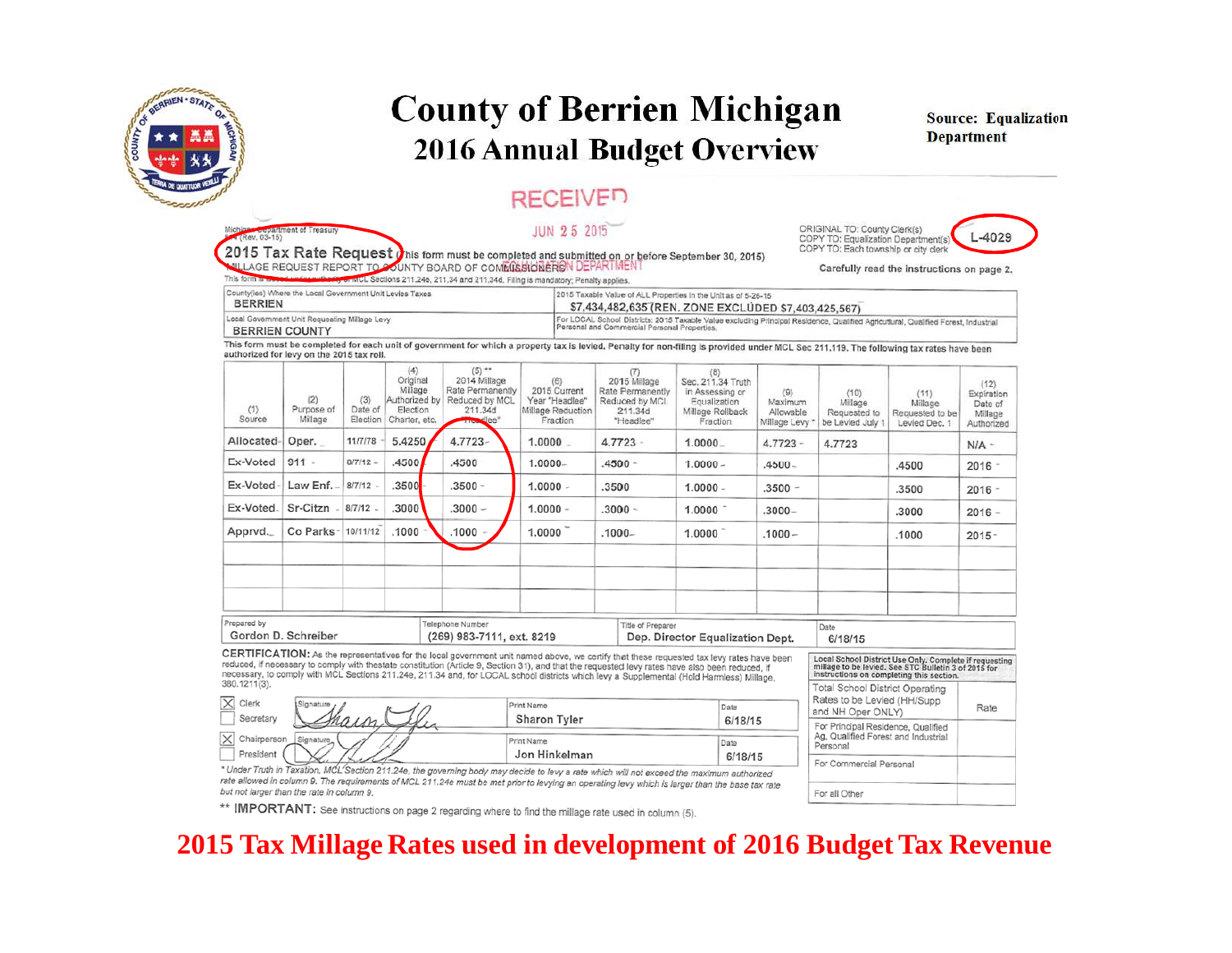

**Source: Page 13 of 2016 Berrien County Annual Budget**

#### Current Property and PILT Only (Delinq. Not Included)

|                                       |   | 2014<br>Audited                                  |   | 2015<br>Adopte d |   | 2016<br>Adopted |   | Change      | $%$ Chg      |
|---------------------------------------|---|--------------------------------------------------|---|------------------|---|-----------------|---|-------------|--------------|
| 1010 - General Fund                   | S | 33,725,848                                       | S | 33.984,386       | S | 34,735,662      | S | 751,276     | 2.2%         |
| 2087 - Parks Millage (PA 90) Fund     |   | 667,356                                          |   | 695,661          |   | 718,613         |   | 22,952      | 3.3%         |
| 2410 - Land Bank Authority Fund       |   | 13,423                                           |   | 4,500            |   | 11.500          |   | 7,000       | 155.6%       |
| 2430 - Brownfield Redevelop Auth Fund |   | 643,920                                          |   | 536,500          |   | 755,000         |   | 218,500     | 40.7%        |
| 2610 - 911 Service Millage Fund       |   | 3,002,551                                        |   | 3,115,993        |   | 3235,977        |   | 119984      | 3.9%         |
| 2640 - Public Safety Millage Fund     |   | 2340,526                                         |   | 2,442,013        |   | 2,518.231       |   | 76.218      | 3.1%         |
| 2700 - Senior Citizens Millage Fund   |   | 2,008,079                                        |   | 2,090,746        |   | 2,159,428       |   | 68,682      | 3.3%         |
| <b>Grand Total</b>                    | S | 42,401,701                                       | S | 42,869,799       | S | 44,134,411      |   | \$1,264,612 | $4.6\%$      |
|                                       |   |                                                  |   |                  |   |                 |   |             |              |
|                                       |   | <b>Current Taxes for Primary Government Only</b> |   |                  |   |                 |   | \$          | 43,367,911   |
|                                       |   | <b>Delinquent Taxes</b>                          |   |                  |   |                 |   |             | 1,647,576    |
|                                       |   | Penalties & Interest on Taxes                    |   |                  |   |                 |   |             | 2,091,543    |
|                                       |   | <b>Total</b>                                     |   |                  |   |                 |   |             | \$47,107,030 |
|                                       |   |                                                  |   |                  |   |                 |   |             |              |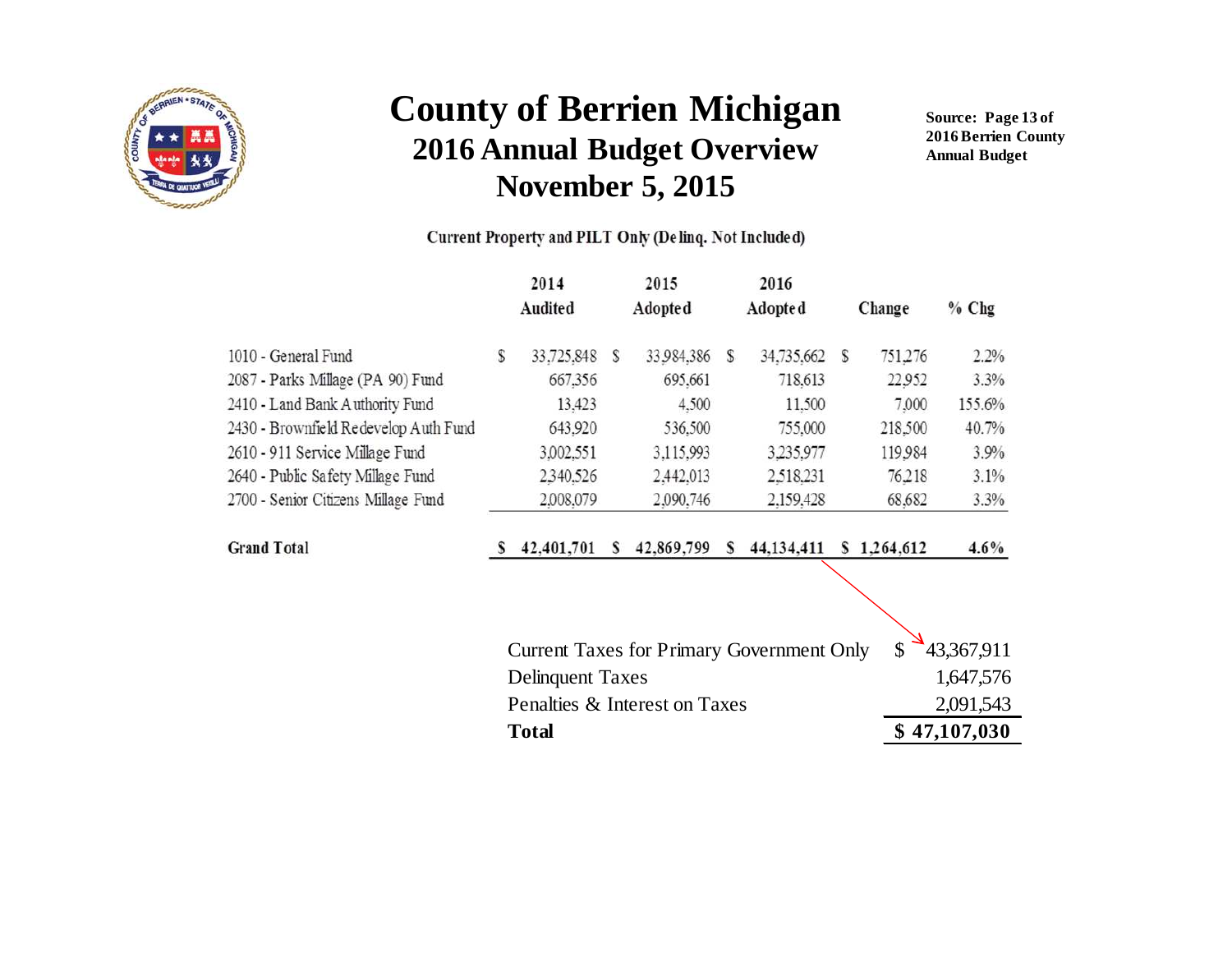

**Source: Page 13 of 2016 Berrien County Annual Budget**

#### **Primary Government Only**

#### **Licenses and permits**

- • Licenses and permits represen<sup>t</sup> fees charged by the County to individuals andbusiness for things such as marriage, food service, and dog licenses, as well asburial, pistol, septic, well, and other types of permits.
- • Source of revenue amounts to \$0.6 million, or 0.6%, of total revenues for the2016 budget.
- $\bullet$  The majority of the increase is attributed to food service licenses issued by theHealth Department and pistol permits amended in 2015 under MCL 28.421through 28.428.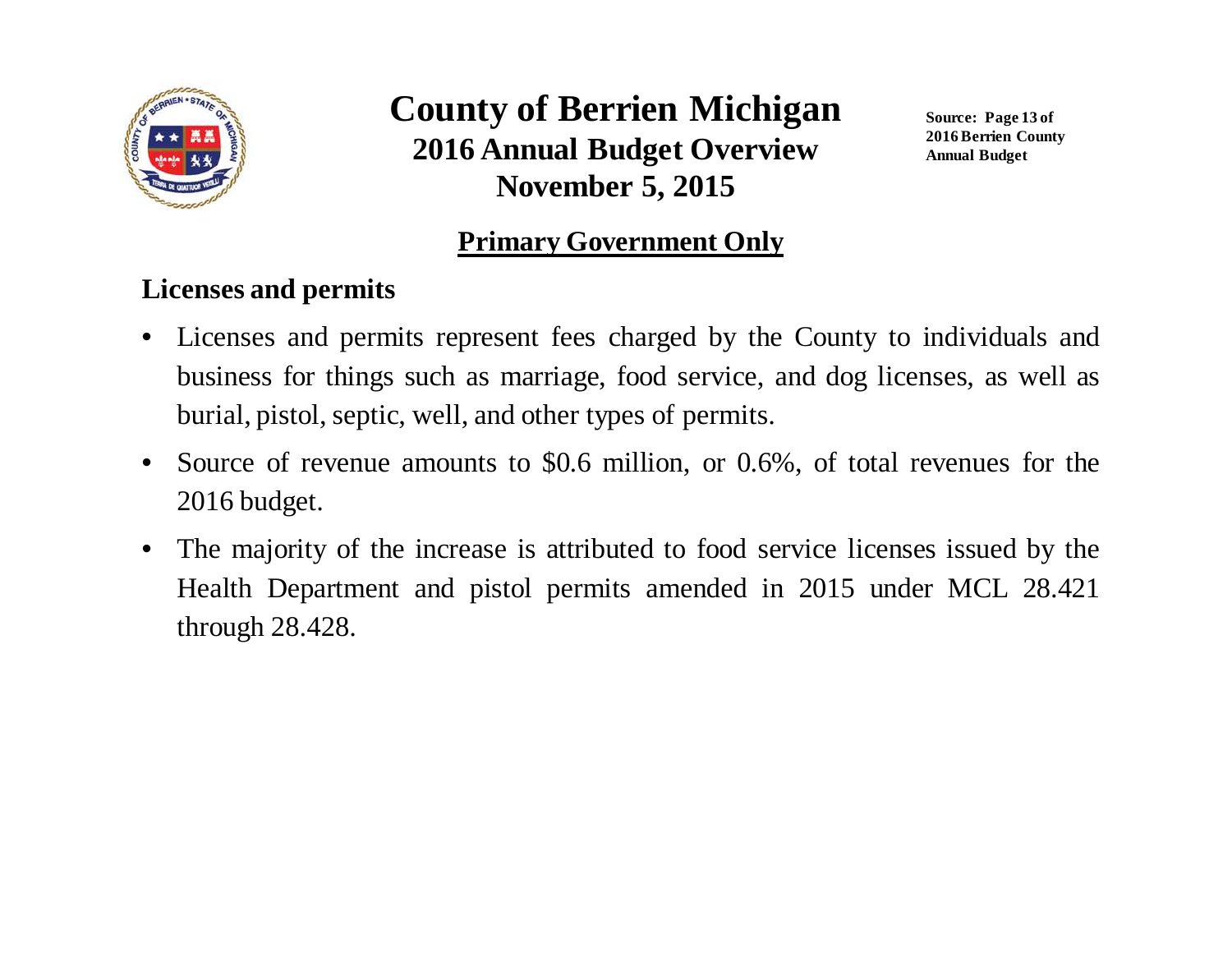

**Source: Page 13 of 2016 Berrien County Annual Budget**

#### **Primary Government Only**

#### **Intergovernmental revenue**

- • Intergovernmental revenue consists of grants from Federal, State, and local unitsof government.
- • One of the important sources of intergovernmental revenue is state revenuesharing Intergovernmental revenue excluding revenue sharing accounts for \$15.5million or 15.7% of total revenues excluding interfund activity.
- State revenue sharing accounts for \$3.6 million or 3.7% of total revenues •excluding interfund activity.\$6.0

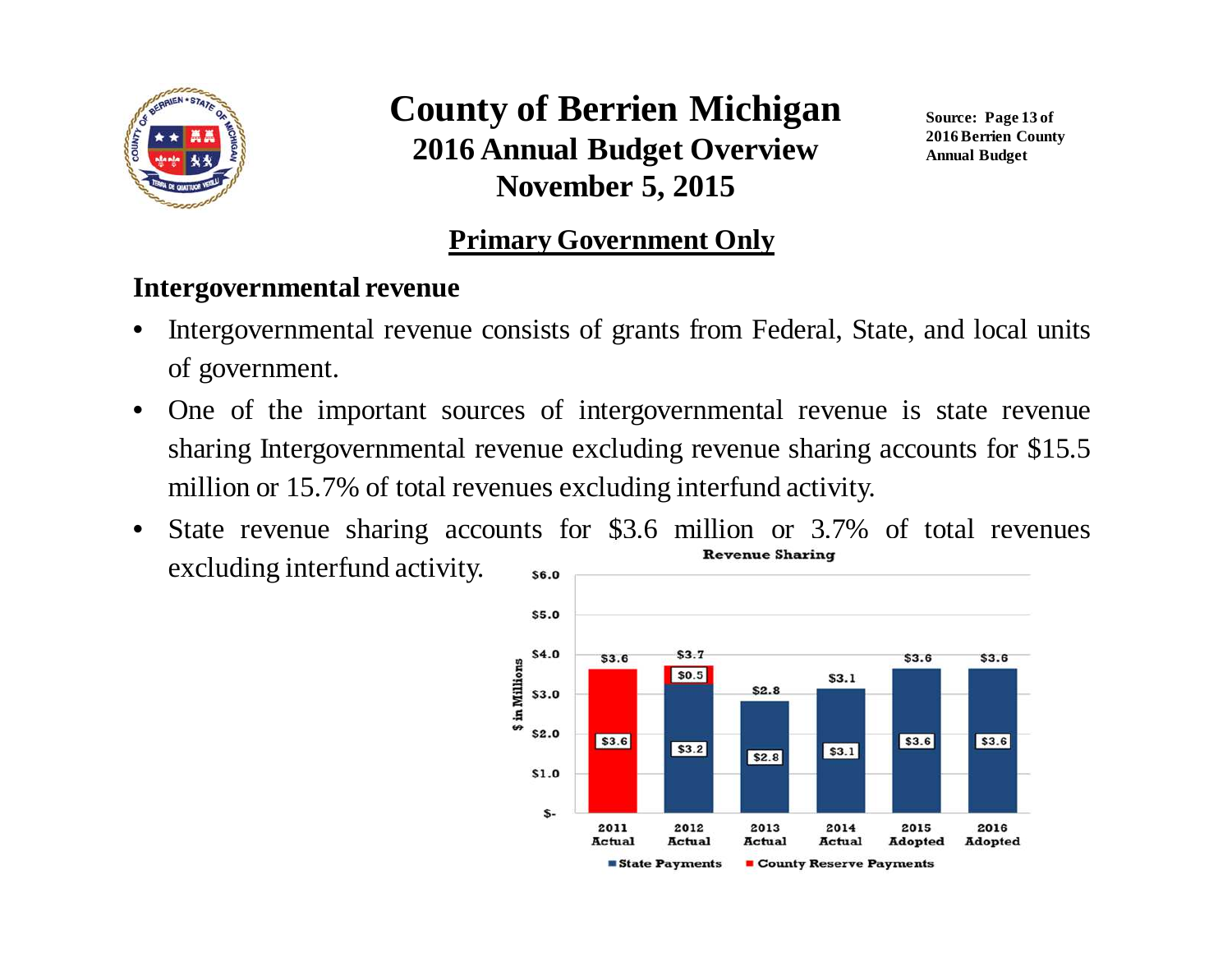

**Source: Page 14 of 2016 Berrien County Annual Budget**

#### **Primary Government Only**

#### **Charges for services**

- • Charges for Services are fees charged to individuals or business for servicesrendered.
- $\bullet$  Revenue sources for this category divided into three groups, court related charges, fees and services, and sales.
- $\bullet$  Court related costs are comprised of court costs, bond costs, and other court typefees.
- $\bullet$  Fees and services are charges primarily set by statute, charter, or ordinance suchas real estate transfer, tax, recording, filing, and certified copy fees, health clinicfees, booking or boarding fees, landfill use fees, etc.
- $\bullet$ Sales are auction sales, scrap and salvage, printed materials, etc.
- • This source accounts for \$13.3 million or 12.9% of the <sup>2016</sup> adopted budget revenue.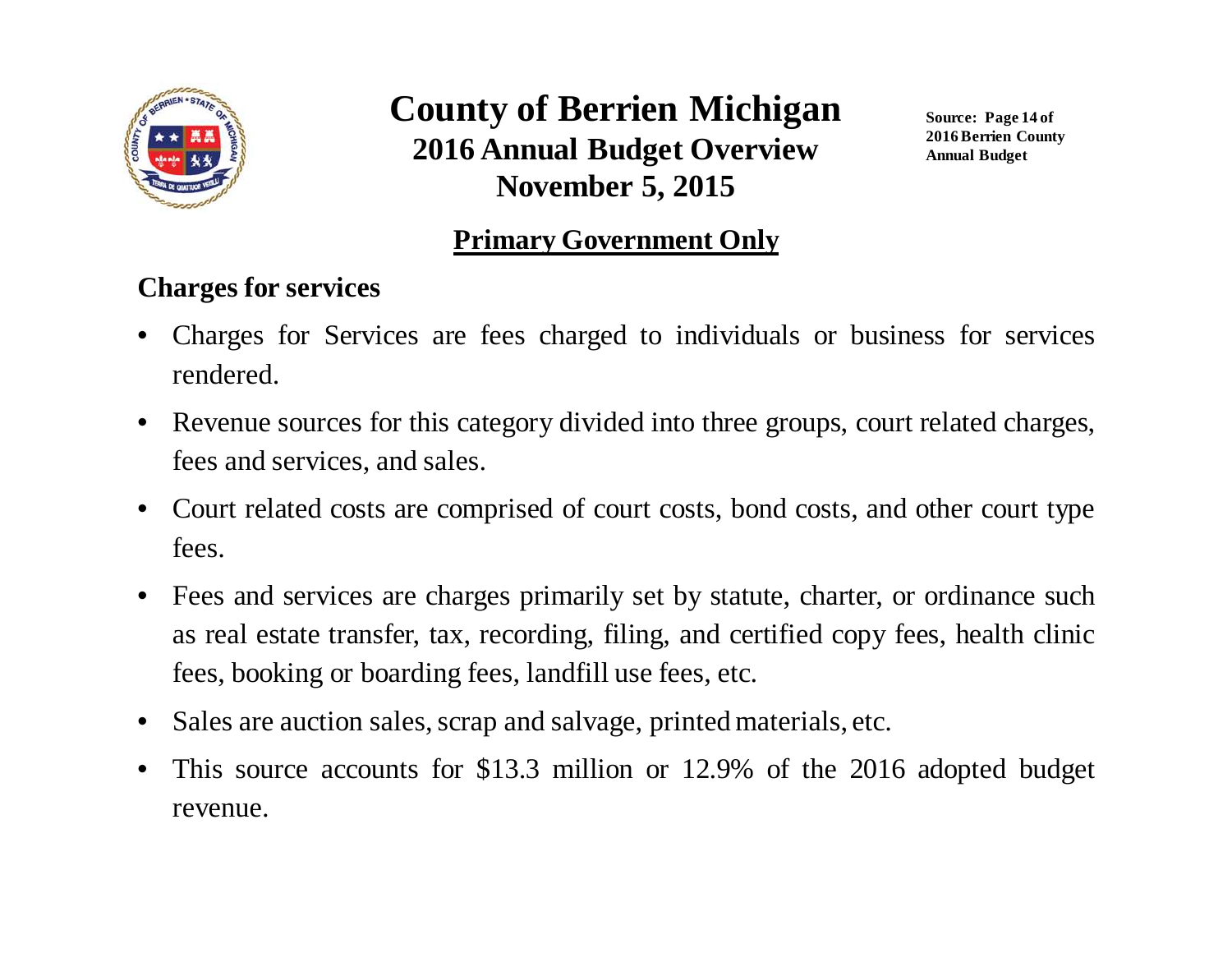

**Source: Page 14 of 2016 Berrien County Annual Budget**

#### **Primary Government Only**

#### **Fines and forfeitures**

- • Fines and Forfeitures are revenues charges for County ordinance and penal fines, and bond forfeitures.
- $\bullet$ This source accounts for \$0.5 million or 0.5% of total revenue.

#### **Interest revenue**

- • Interest revenue is revenues from investment and interest bearing accounts whenallowed by law.
- $\bullet$  Although historically <sup>a</sup> higher percentage of total revenue, current interest rateshave relegated it to an insignificant amount.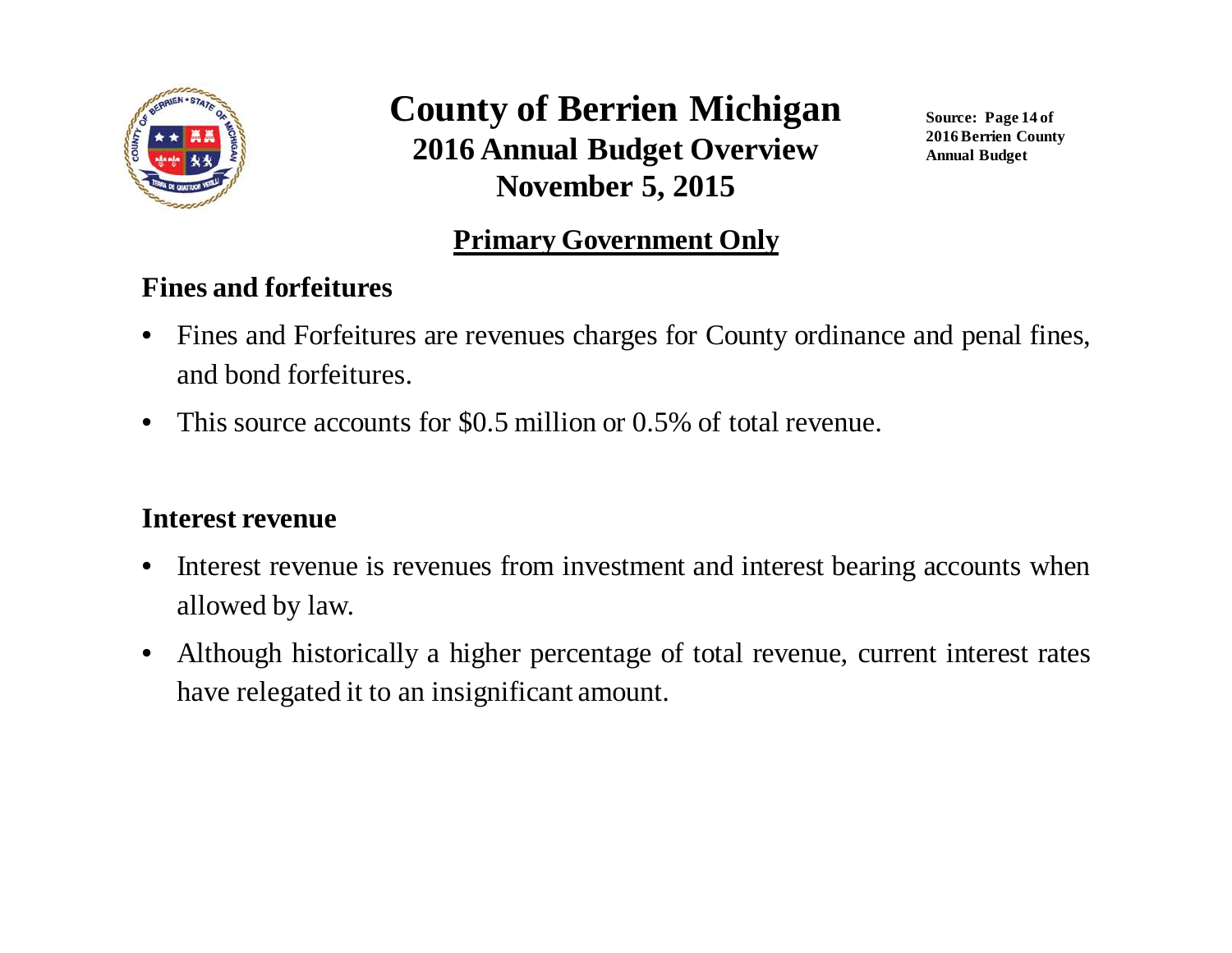

#### **Primary Government Only**

**Source: Page 14 of 2016 Berrien County Annual Budget**

#### **Other revenue**

- • Other revenue is used for various accounts not covered by categories notpreviously discussed with the exception of other financing sources.
- These sources are made up of benefit reimbursements to the Internal Servicefunds from various funds, casino cost reimbursements, contributions and grantsfrom private sources, rents, special assessments which are levied much like <sup>a</sup> taxfor governmental services such as water and sewer or drains, refunds, and otherreimbursements.
- $\bullet$  Internal service cost reimbursements and administrative fees are included, however broken out for illustrative purposes on the financial statements.
- $\bullet$  Other revenue category, excluding internal service costs and reimbursements, accounts for \$18.3 million or 18.5% of total revenues for the 2016 adoptedbudget.
- The <sup>2016</sup> adopted budget includes <sup>a</sup> refund from MMRMA to the General Fundof \$0.7 million.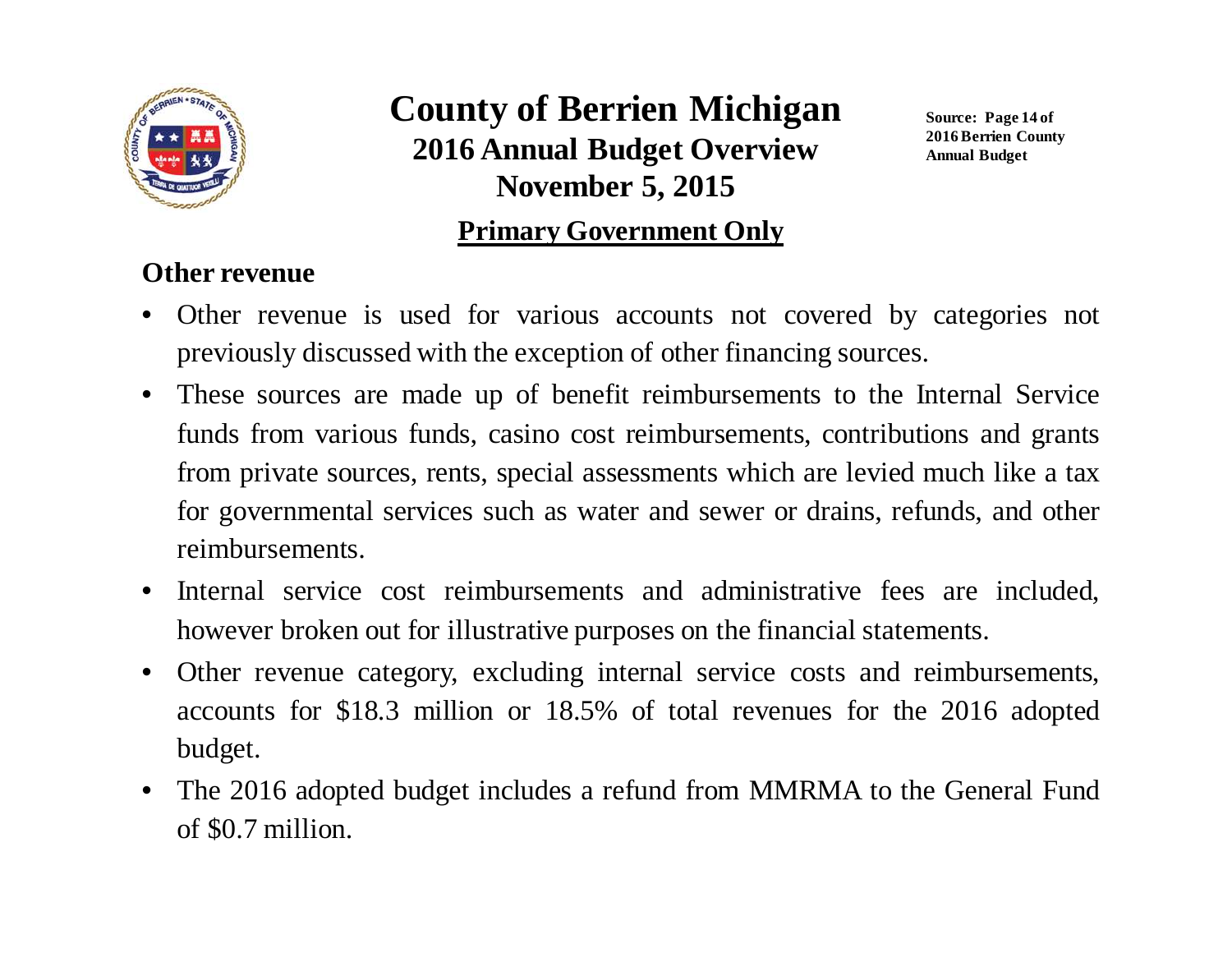

**November 5, 2015**

**Source: Page 15 of 2016 Berrien County Annual Budget**



Excludes the following:

- •Transfers, Indirect Cost, and Administration Fees
- •Component Units of Government
- •Pension/Post Retirement Trust Funds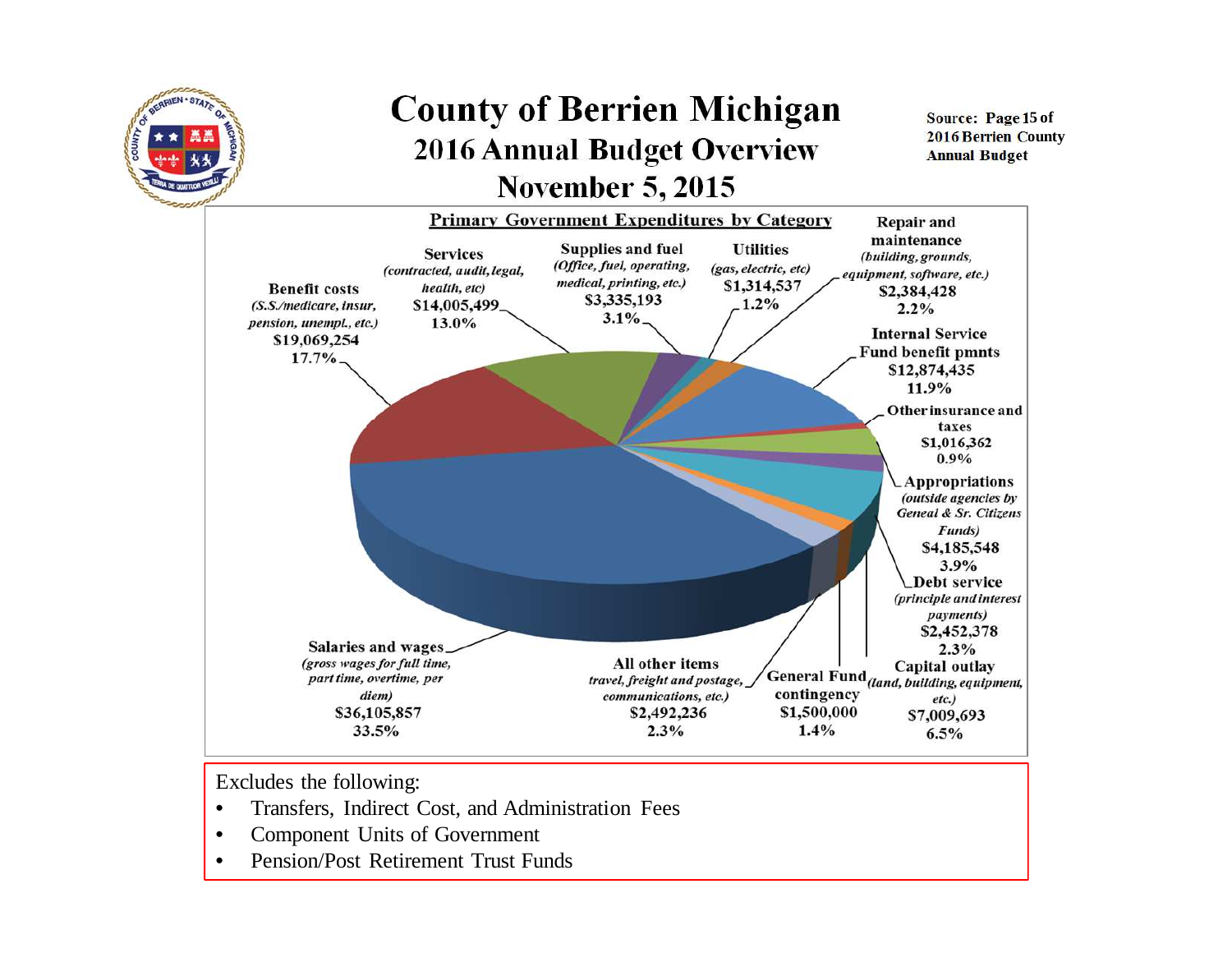

**Source: Page 15 and 16 of 2016 Berrien County Annual Budget**

#### **Primary Government Only**

#### **Personnel costs**

- Personnel costs are costs of salaries and wages, and employer portion of benefitsfor employees.
- $\bullet$  Included in this category are salaries and wages of elected officials, appointed officials, deputies, supervisory employees, permanen<sup>t</sup> and temporary employees, overtime, and per diems.
- $\bullet$  Benefits include employer portion of social security, medicare, health insurance, life insurance, pension, unemployment, and worker's compensation insurance.
- $\bullet$  These expenses account for \$55.2 million or 49.4% of total expenditures or 51.2% of expenditures excluding interfund activity for the 2016 adopted budget.

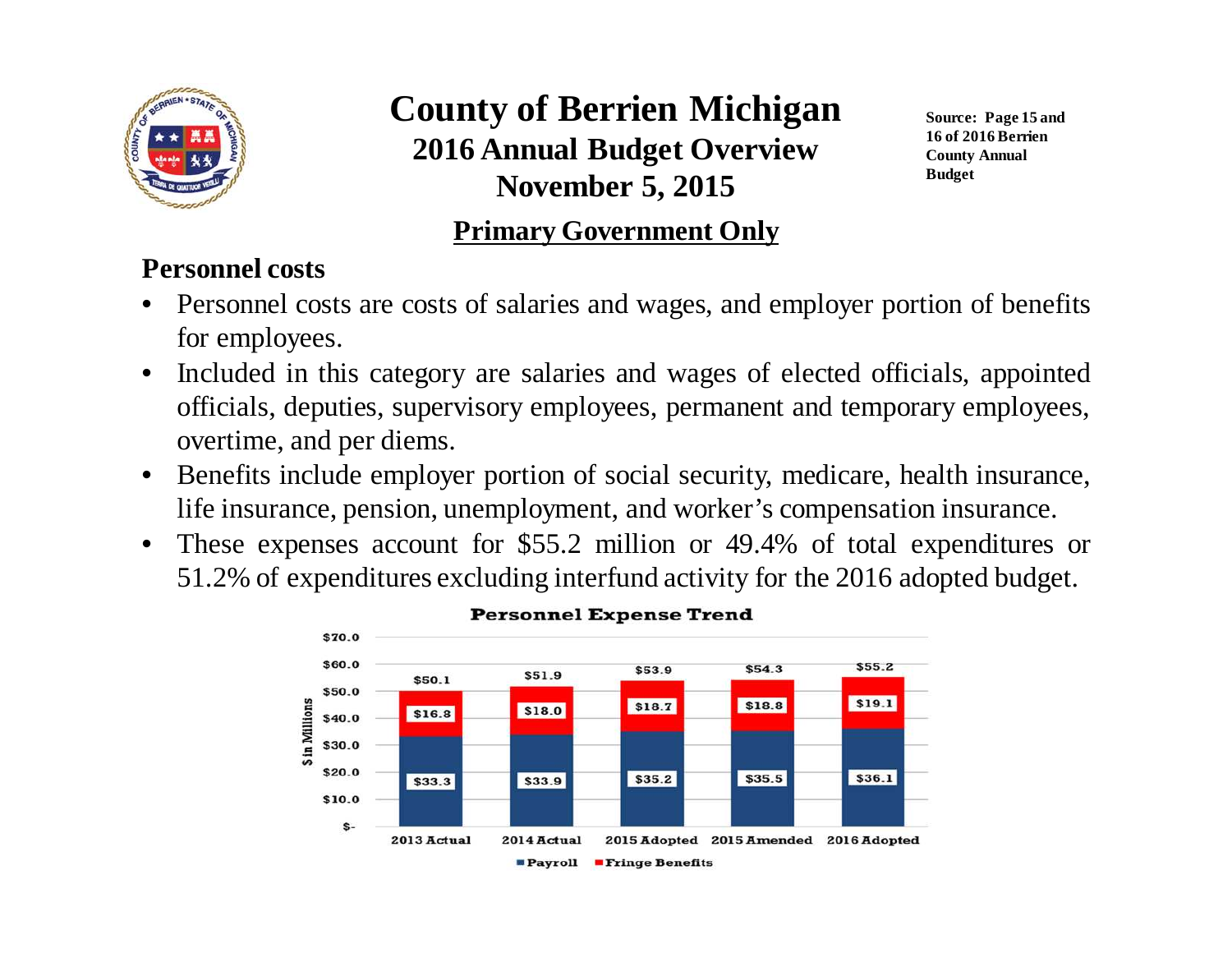

**Source: Page 14 and 15 of 2016 Berrien County Annual Budget**

|                           | 2014           |         | 2015             |         | 2016                |         | $Incr(Decr)$ vs 2015 |         |  |
|---------------------------|----------------|---------|------------------|---------|---------------------|---------|----------------------|---------|--|
|                           | <b>Audited</b> | Percent | Adopted          | Percent | Adopted             | Percent | Amount               | Percent |  |
| <b>Salaries and Wages</b> |                |         |                  |         |                     |         |                      |         |  |
| Per Diem                  | 86,348         | 0.2%    | 101,285          | 0.2%    | 110,225             | 0.2%    | 8,940                | 8.8%    |  |
| Full Time/Judges Std      | 30,418,833     | 58.6%   | 31,425,948       | 58.3%   | 32,061,570          | 58.1%   | 635,622              | 2.0%    |  |
| Temporary                 | 1,552,315      | 3.0%    | 1,880,429        | 3.5%    | 2,035,892           | 3.7%    | 155,463              | 8.3%    |  |
| Overtime                  | 1,839,323      | 3.5%    | 1,782,264        | 3.3%    | 1,898,170           | 3.4%    | 115,906              | 6.5%    |  |
| <b>Total</b>              | 33,896,819     | 65.3%   | 35,189,926       | 65.3%   | 36,105,857          | 65.4%   | 915,931              | 2.6%    |  |
| <b>Benefit costs</b>      |                |         |                  |         |                     |         |                      |         |  |
| Social Sec/Medicare       | 2,413,154      | 4.7%    | 2,659,063        | 4.9%    | 2,730,831           | 4.9%    | 71,768               | 2.7%    |  |
| Health Insurance          | 8,917,184      | 17.2%   | 9,360,838        | 17.4%   | 9,841,045           | 17.8%   | 480,207              | 5.1%    |  |
| Dental/Vision             | 459,611        | $0.9\%$ | 636,067          | 1.2%    | 646,662             | 1.2%    | 10,595               | 1.7%    |  |
| Life Insurance            | 164,540        | 0.3%    | 169,852          | 0.3%    | 173,831             | 0.3%    | 3,979                | 2.3%    |  |
| Pension                   | 5,970,676      | 11.5%   | 5,831,388        | 10.8%   | 5,624,502           | 10.2%   | (206, 886)           | $-3.5%$ |  |
| Unemployment Ins.         | 48,655         | 0.1%    | 50,990           | 0.1%    | 52,383              | 0.1%    | 1,393                | 2.7%    |  |
| <b>Total</b>              | 17,973,819     | 34.7%   | 18,708,198       | 34.7%   | 19,069,254          | 34.6%   | 361,056              | 1.9%    |  |
| <b>Grand Total</b>        | \$51,870,638   | 100.0%  | 53,898,124<br>\$ | 100.0%  | 55, 175, 111<br>\$. | 100.0%  | \$<br>1,276,987      | 2.4%    |  |

#### *Salaries and wages*

- $\bullet$  Salaries and wages are budgeted at \$36.1 million, an increase of 2.6% from the2015 adopted budget.
- $\bullet$  The <sup>2016</sup> propose<sup>d</sup> budget <sup>p</sup>laces full time equivalent employees at 662, anincrease of 5.5 from the 2015 adopted budget.
- • Changes in personne<sup>l</sup> are shown on page <sup>11</sup> of the budget document and are <sup>a</sup>portion of the overall increase.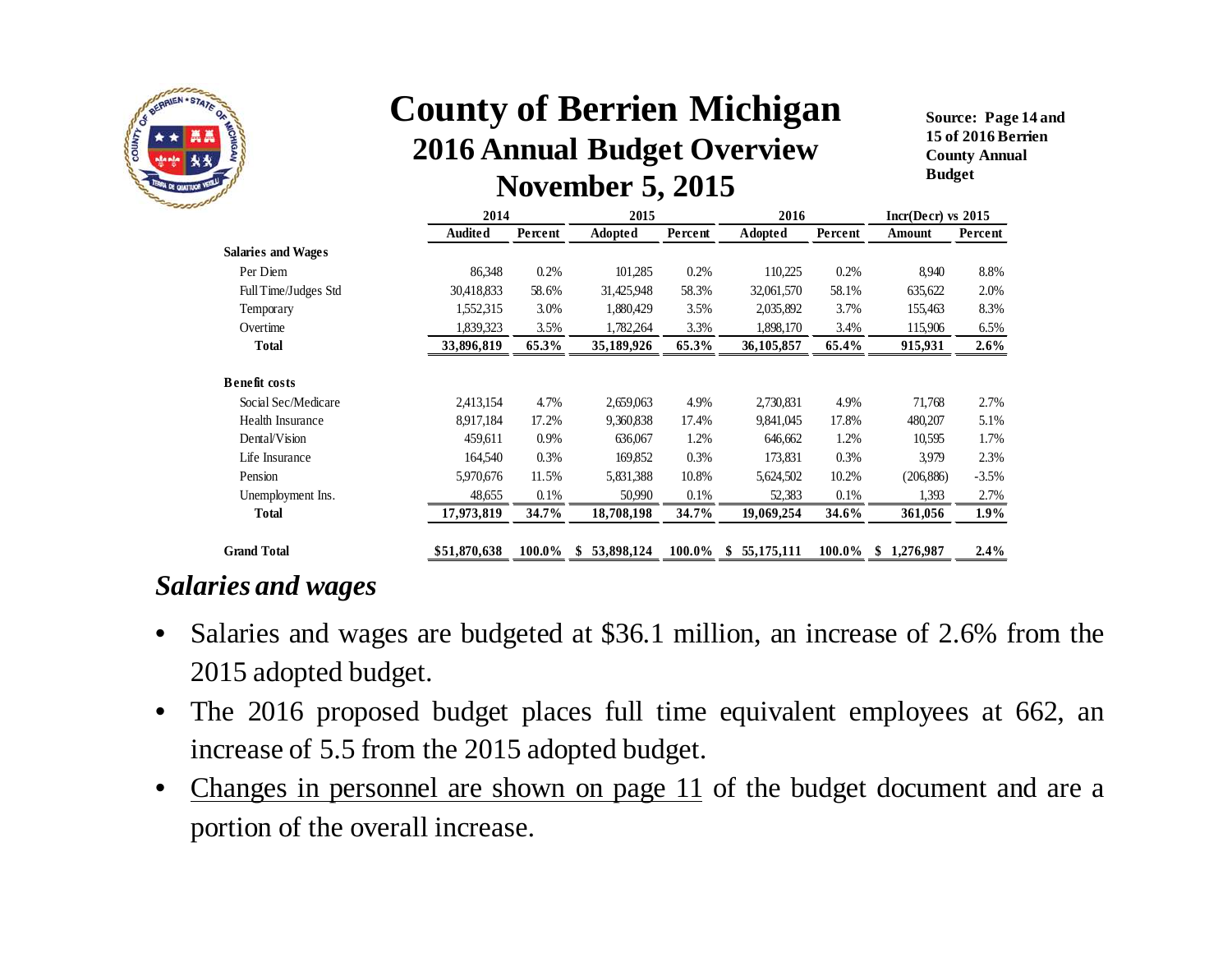

**Source: Page 17 of 2016 Berrien County Annual Budget**

### *Benefit costs*

- • Benefit costs are budgeted at \$19.1 million, an increase of 1.9% or \$0.4 millionfrom the 2015 adopted budget.
- $\bullet$  \$0.4 million is due to an increased contribution to meet the Annual Required Contribution (ARC) to the OPEB Trust Fund from the Healthcare Insuranceinternal service fund.
- $\bullet$  Pension contributions decreased by \$0.2 million due to <sup>a</sup> decrease in pensioncontribution rates for the second straight year.



#### **Pension Contribution Rates**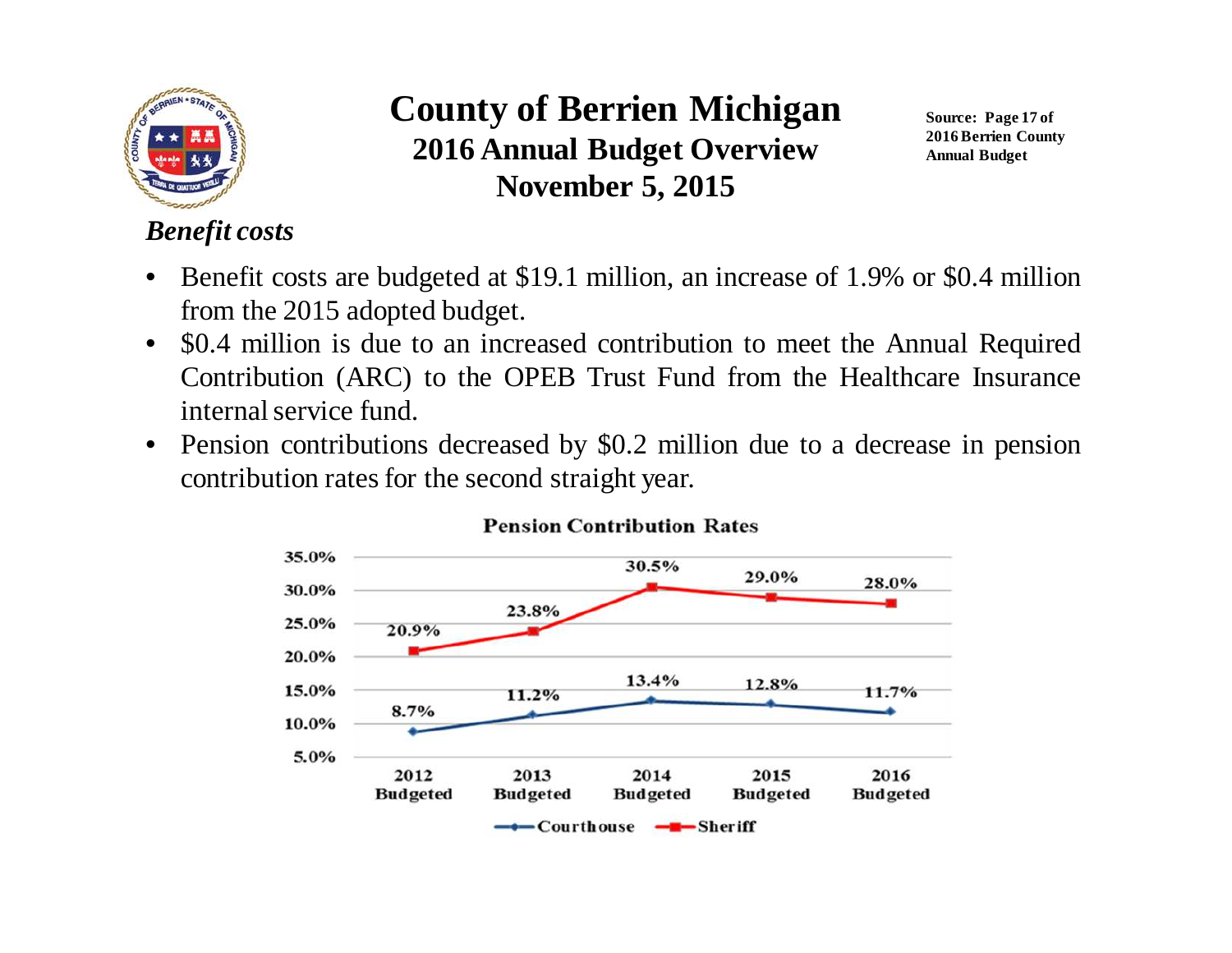

**Source: Page 17 of 2016 Berrien County Annual Budget**

Pension, including componen<sup>t</sup> units (Riverwood and Road Commission) was71.0% funded at the end of 2014.

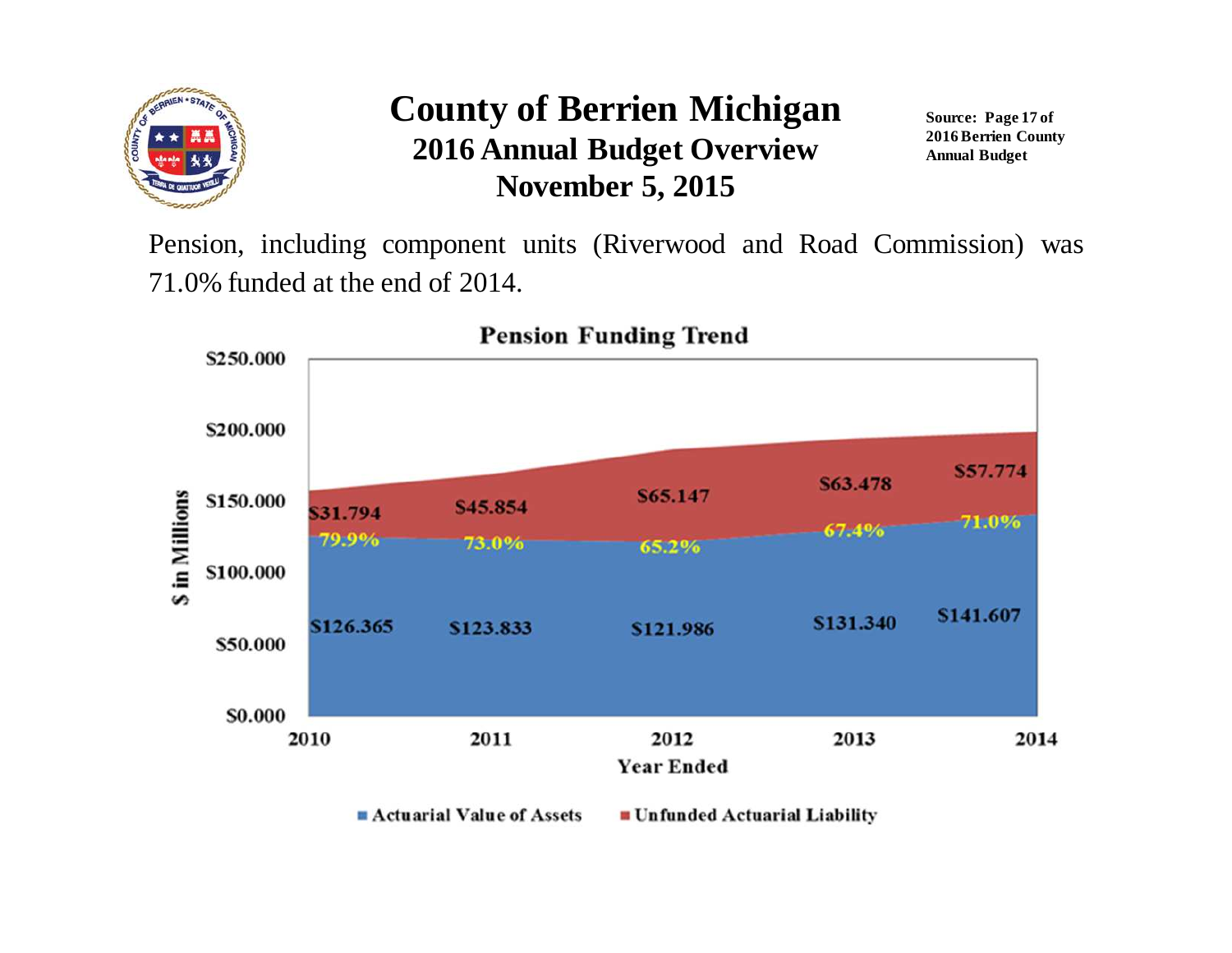

**Source: Page 17 of 2016 Berrien County Annual Budget**

Retiree health care benefits are pre-funded by contributions from employer (County) and are considered <sup>a</sup> self-insured program. At the end of 2014, retiree health care benefit funding was 55.5%. Like pension, this amount includescomponen<sup>t</sup> units.

Note: *<sup>2016</sup> Adopted Budget includes OPEB Health employer contribution of \$2,080,015.* Decline in fund balance of Healthcare Insurance Internal Service fund will affect ability to <u>contribute to OPEB from this fund in 2017 and beyond. Actions will be required to </u> incorporate contributions to OPEB by General and Special Revenue Funds at that time.

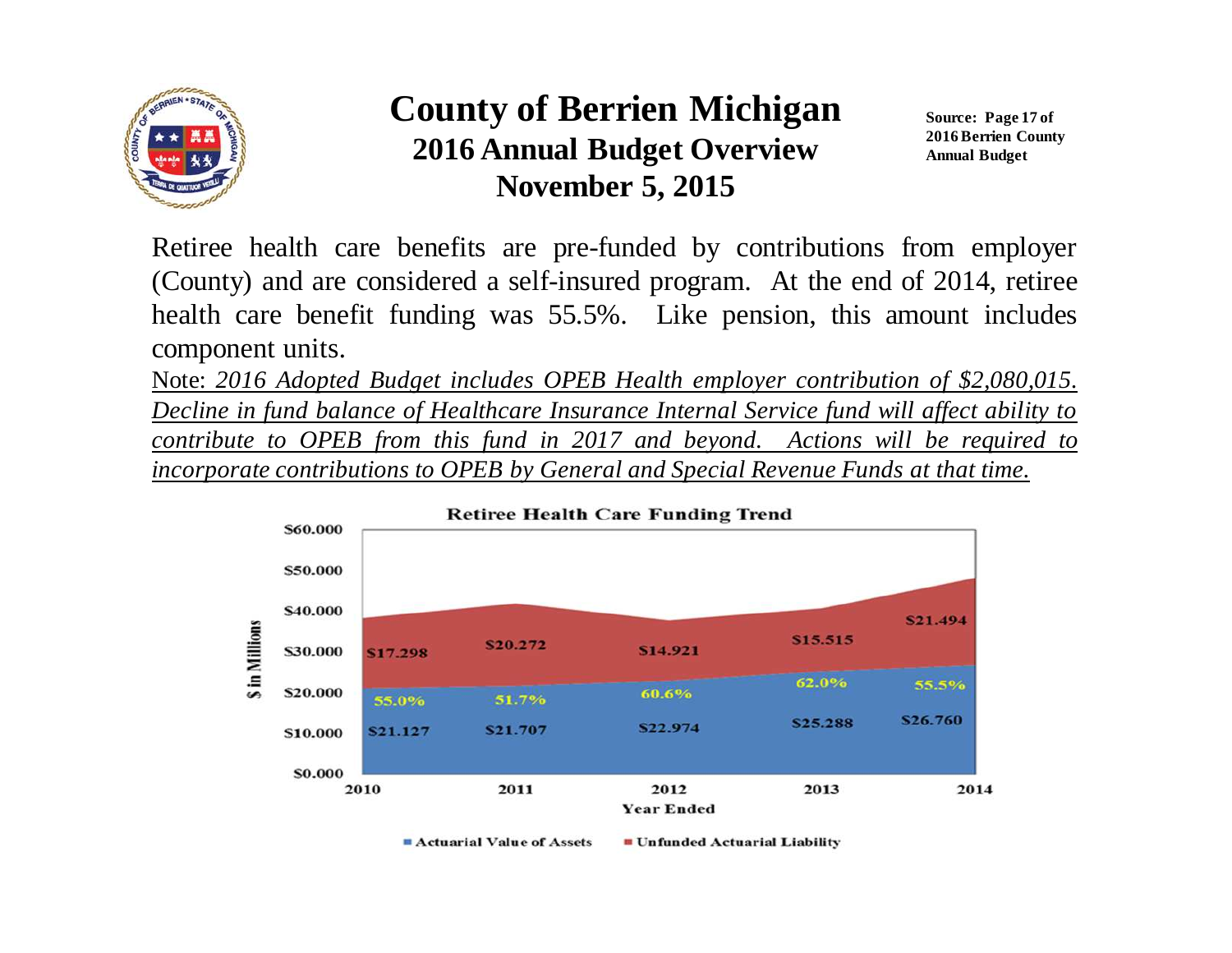

**Source: Page 18 of 2016 Berrien County Annual Budget**

#### **Primary Government Only**

#### **Non-personnel costs**

Non-personnel costs of supplies, fuel, professional and contractual services, communications, repair and maintenance of facilities or equipment, indirect costs, capital outlay, etc. Highlights for the different groupings are listed on page <sup>18</sup> of the budget document. The items following are <sup>a</sup> few items to note:

### *Professional and contractual services*

- Professional and contractual services are comprise of payments to third party service providers for services performed and include jail health services, building and grounds maintenance services, legal and audit services, etc.
- Expenses are broken out into separate significant groupings for illustrativepurposes.
- These expenses account for \$14.0 million of <sup>2016</sup> budget expenditures, <sup>a</sup>decrease of \$0.8 million from the 2015 adopted budget.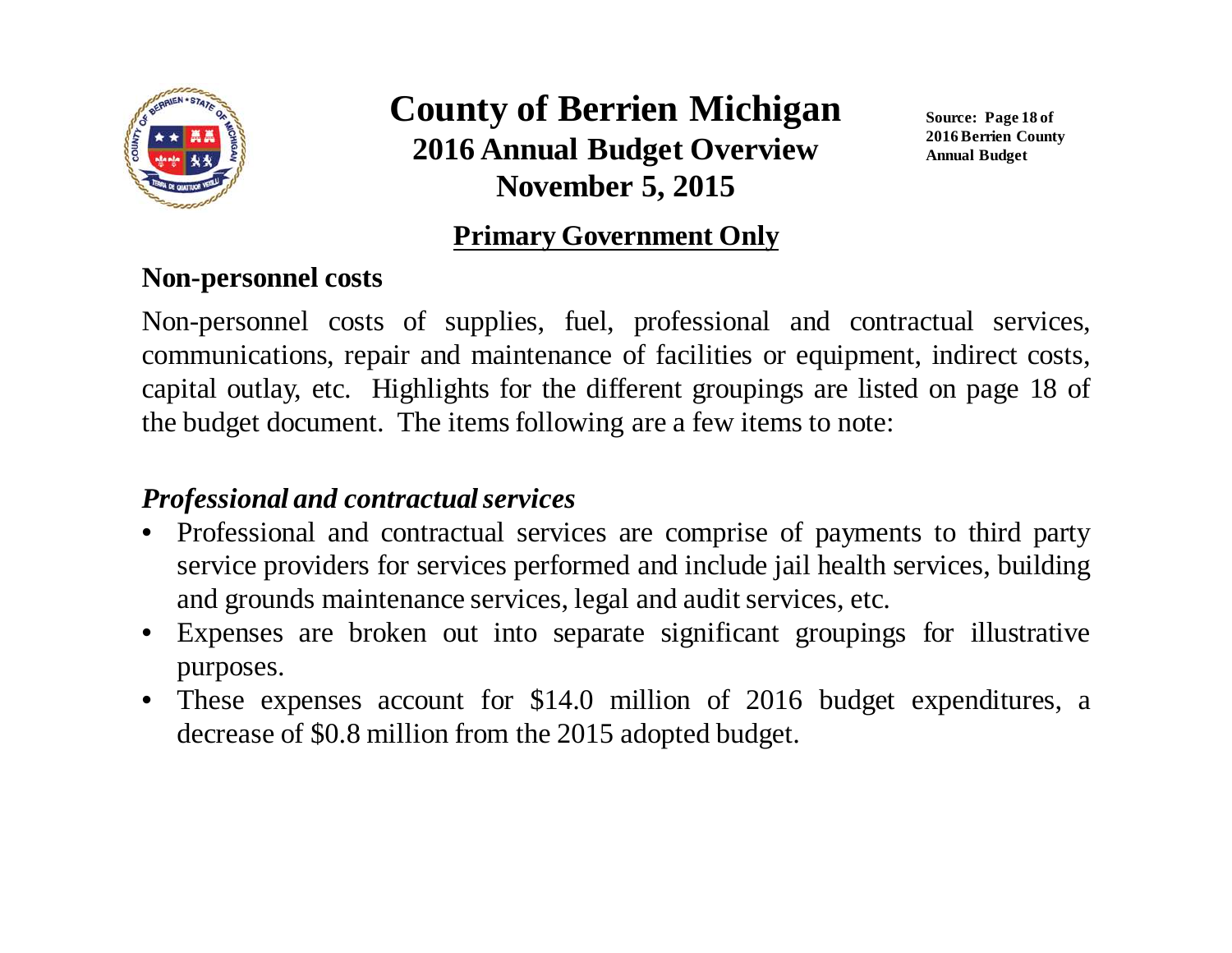

**Source: Page 18 of 2016 Berrien County Annual Budget**

### **Primary Government Only**

### *Appropriations*

- • Appropriations are expenditures to outside agencies or between primarygovernmen<sup>t</sup> and componen<sup>t</sup> units.
- These expenses account for \$4.2 million of the <sup>2016</sup> adopted budget.
- •<sup>A</sup> list of appropriations is shown on page <sup>114</sup> of the budget document.

### *Debt service*

- Debt service is paymen<sup>t</sup> of principal and interest on long or short term debt, •including capital lease items.
- Debt service payments for primary governmen<sup>t</sup> account for \$2.5 million of the 2016 adopted budget.
- These debt service payments are largely due to the repayment of long term debt<br>in sympathy and construction of repayment and correspondent to the regions incurred in the construction of water and sewer systems with variouscommunities in Berrien County. See page 99 of the budget document for additional information.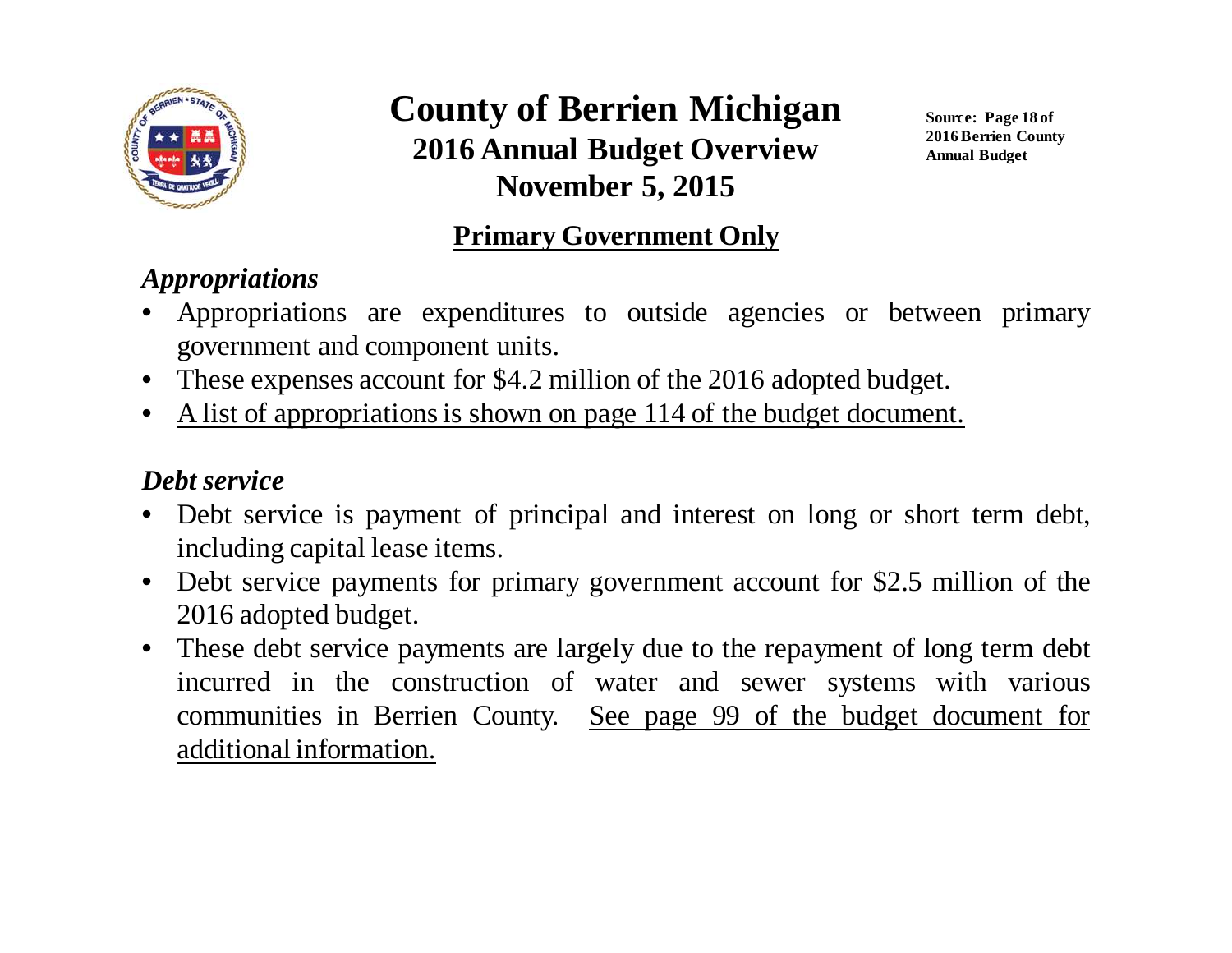

**Source: Page 18 of 2016 Berrien County Annual Budget**

### **Primary Government Only**

### *Capital outlay*

- Capital outlay is expenditures that result in the acquisition of or addition to •capital assets.
- Capital outlay is \$7.0 million of expenditures for the 2016 adopted budget.
	- \$6.0 million are expended through capital project funds
		- Animal Control Building is \$2.2 million
		- Jail Intake Remodeling is \$1.5 million
		- Vehicle Replacements is \$0.3 million
		- All Other Expenditures are \$2.0 million•
	- \$4.3 million is budgeted to be appropriated from the delinquent tax revolving fund for the Animal Control Building and Jail Intake projects in 2016 (a portion of this amount is to cover Animal Control costs that will have been expended in 2015).
	- Page 82 88 provide details of capital project funds of \$6.0 million.
- $\bullet$ \$0.6 million is related to a Parks Improvement grant.
- •\$0.2 million is General Fund.
- •\$0.2 million are all other funds combined.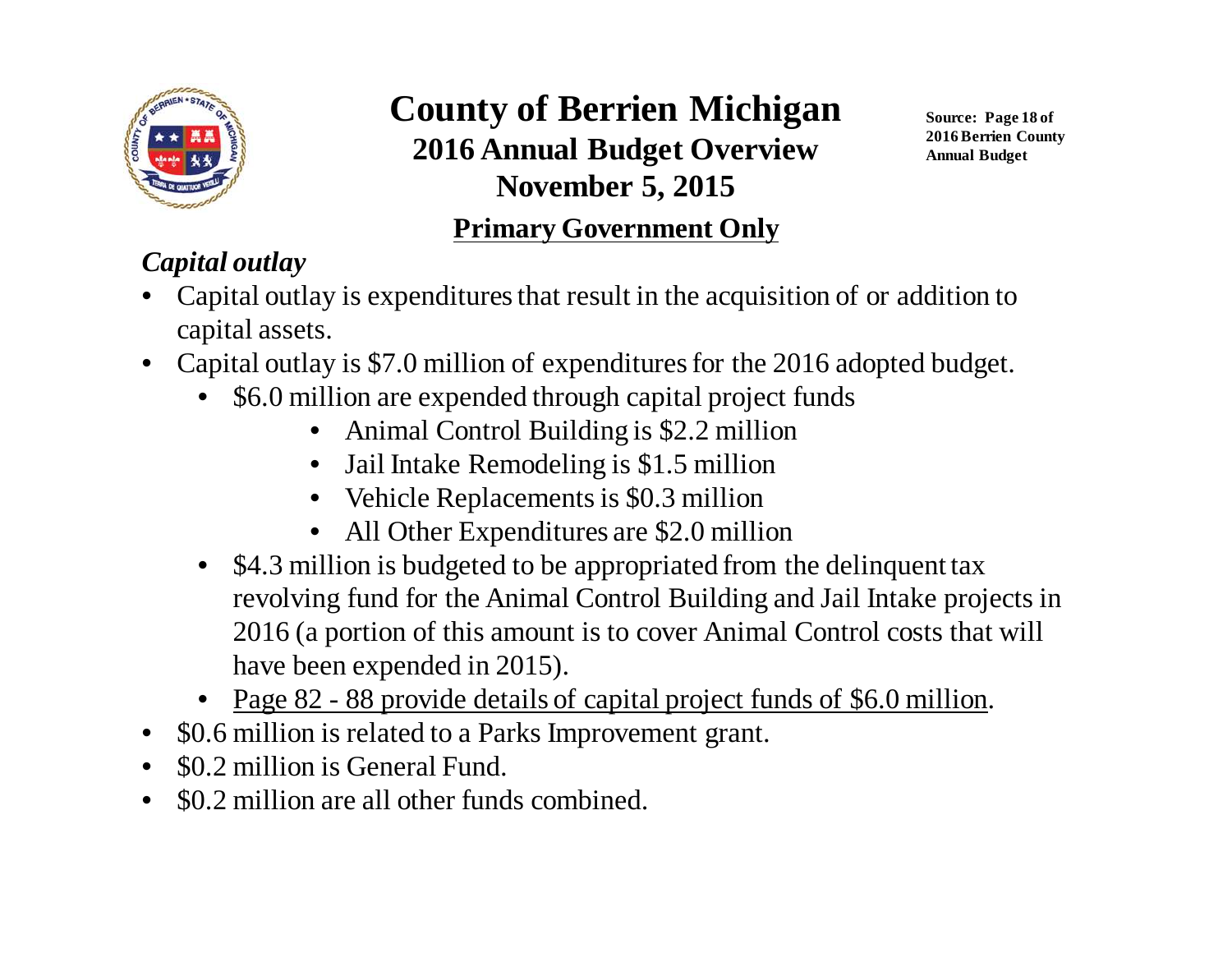

#### **Primary Government Only**

**Source: 2016 Berrien County Annual Budget**

### **Other Items**

#### *Transfers in/out*

- <sup>A</sup> schedule of transfers in/out is provided in the budget document on pages <sup>110</sup>and <sup>111</sup> totaling \$19.5 million.
- These transfers net to zero when matching revenue with expenditures for all funds.

#### *Indirect cost transfers*

- <sup>A</sup> schedule of transfers is provided in the budget document on pages <sup>112</sup> totaling\$5.3 million.
- These transfers net to zero when matching revenue with expenditures for all funds.

### *Administration fee transfers*

- <sup>A</sup> schedule of transfers is provided in the budget document on pages <sup>113</sup> totaling\$5.3 million.
- These transfers net to zero when matching revenue with expenditures for all funds.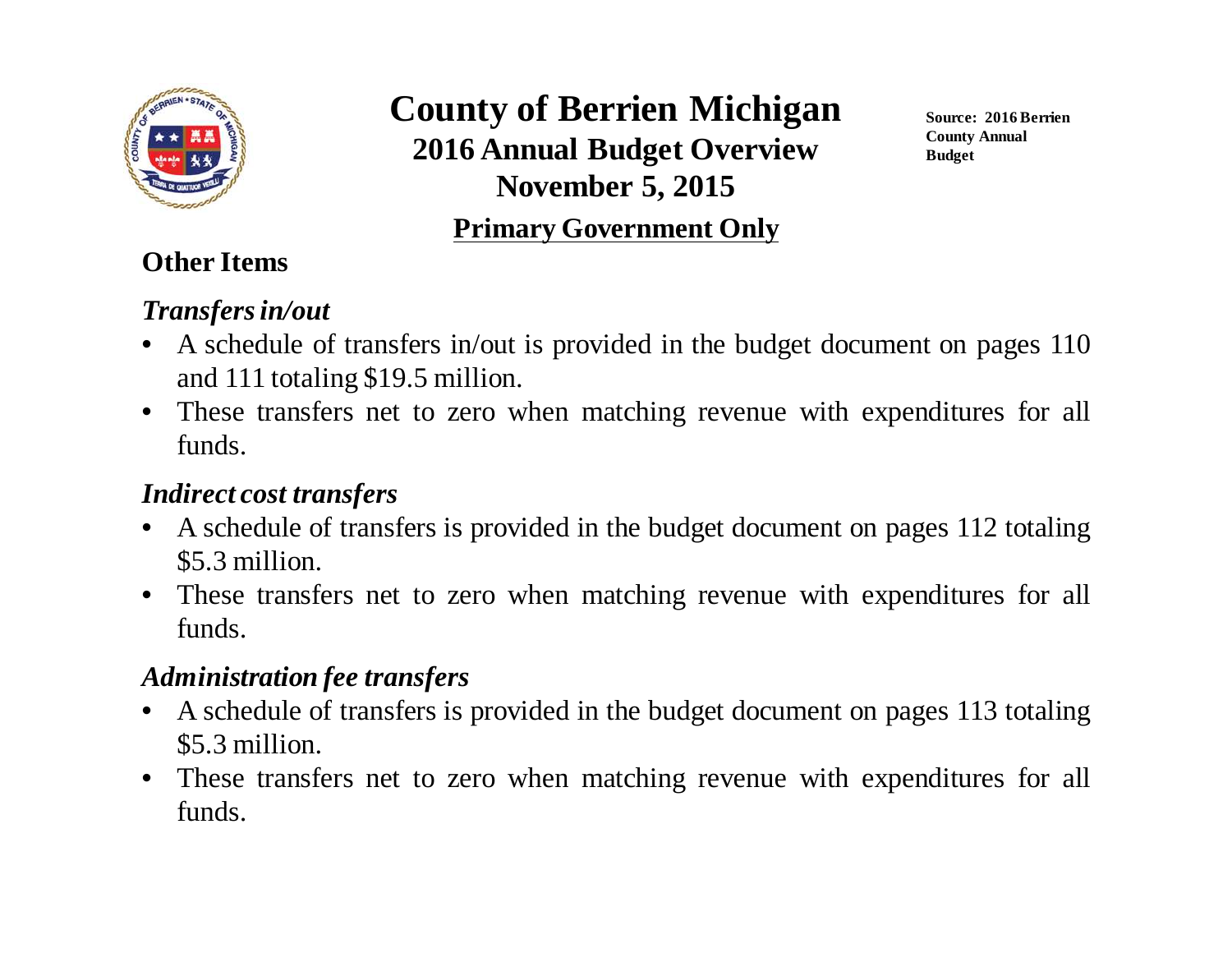

**Source: Page 23 of 2016 Berrien County Annual Budget**

General Fund (1010) Fund Source / Use Summary by Functional Area

| 2013                               |               | 2014   |                 | 2015    |                 | 2016    |              |        |                      |
|------------------------------------|---------------|--------|-----------------|---------|-----------------|---------|--------------|--------|----------------------|
|                                    | Audited       |        | Audited         |         | Adopted         |         | Adopted      |        |                      |
| Revenues by category               |               |        |                 |         |                 |         |              |        | <b>The General</b>   |
| Taxes                              | \$ 33,972,349 | 65.5%  | 34,840.845<br>s | 65.9%   | 35,347,602<br>s | 63.8%   | \$36.046.731 | 63.7%  | <b>Fund reflects</b> |
| Licenses and permits               | 278,452       | 0.5%   | 269.456         | 0.5%    | 290,450         | 0.5%    | 263.200      | 0.5%   |                      |
| State revenue sharing              | 2.820,492     | 5.4%   | 3,139,635       | 5.9%    | 3,642,830       | 6.6%    | 3,642,830    | 6.4%   | a balanced           |
| Intergovernmental revenue          | 3,344,059     | 6.5%   | 3,516,381       | 6.6%    | 3,506,248       | 6.3%    | 2,926,905    | 5.2%   | <b>budget with</b>   |
| Charges for services               | 6,769,978     | 13.1%  | 6.297.796       | 11.9%   | 6.391.782       | 11.5%   | 6,694,603    | 11.8%  |                      |
| Fines and forfeitures              | 516,223       | 1.0%   | 491,611         | 0.9%    | 560,000         | 1.0%    | 510.000      | 0.9%   | revenues and         |
| Interest revenue                   | 19,731        | 0.0%   | 84.056          | 0.2%    | 78,725          | 0.1%    | 41,000       | 0.1%   | expenditures         |
| Indirect cost and adm fees revenue | 2.463.700     | 4.8%   | 2,262,117       | 4.3%    | 2,230,414       | 4.0%    | 2,338,028    | 4.1%   | at \$56.6            |
| Other revenue                      | 625.783       | 1.2%   | 616.768         | 1.2%    | 903.892         | 1.6%    | 1,362,155    | 2.4%   |                      |
| <b>Total revenues</b>              | 50,810,767    | 98.0%  | 51,518,665      | 97.4%   | 52,951,943      | 95.6%   | 53,825,452   | 95.2%  | million which        |
| Proceeds from capital lease        | 160.965       | 0.3%   |                 | 0.0%    |                 | $0.0\%$ |              | 0.0%   | is an increase       |
| Transfers in                       | 864.286       | 1.7%   | 1,374,103       | 2.6%    | 2.464.839       | 4.4%    | 2,729,069    | 4.8%   |                      |
| <b>Total sources</b>               | 51,836,018    | 100.0% | 52,892,768      | 100.0%  | 55,416,782      | 100.0%  | 56,554,521   | 100.0% | of \$1.1 million     |
| <b>Expenditures by function</b>    |               |        |                 |         |                 |         |              |        | or $2.1\%$ .         |
| Legislative                        | 1.634.372     | 3.2%   | 1.603.208       | 3.0%    | 1.268.446       | 2.3%    | 1.040.637    | 1.8%   |                      |
| Judicial                           | 9,271,974     | 18.2%  | 8.813.117       | 16.7%   | 9,468,738       | 17.1%   | 8.411.164    | 14.9%  |                      |
| General government                 | 13.230.802    | 26.0%  | 14.123.089      | 26.8%   | 15.071.027      | 27.2%   | 16.966.226   | 30.0%  | <b>Additional</b>    |
| Public safety                      | 15,498,047    | 30.4%  | 16,420,492      | 31.1%   | 16.924.396      | 30.5%   | 17311.535    | 30.6%  | information is       |
| Public works                       | 282,851       | 0.6%   | 351,865         | 0.7%    | 394,673         | 0.7%    | 439.399      | 0.8%   |                      |
| Health and welfare                 | 817,008       | 1.6%   | 695,925         | 1.3%    | 672,928         | 1.2%    | 659,227      | 1.2%   | available in         |
| Recreation and cultural            | 101.978       | 0.2%   |                 | $0.0\%$ |                 | 0.0%    |              | 0.0%   | the Budget           |
| Community & economic dev           | 582,782       | 1.1%   | 490.602         | 0.9%    | 504.776         | 0.9%    | 513.492      | 0.9%   |                      |
| Other governmental activities      | 836.210       | 1.6%   | 854.500         | 1.6%    | 2.640.826       | 4.8%    | 2.344.943    | 4.1%   | <b>Document on</b>   |
| Total expenditures                 | 42,256,024    | 82.9%  | 43,352,799      | 82.1%   | 46,945,810      | 84.7%   | 47,686,623   | 84.3%  | pages $23 - 30$ .    |
| Transfers out                      | 8.696.649     | 17.1%  | 9,433,330       | 17.9%   | 8,470.972       | 15.3%   | 8.867.898    | 15.7%  |                      |
| <b>Total uses</b>                  | 50,952,673    | 100.0% | 52,786,128      | 100.0%  | 55,416,782      | 100.0%  | 56,554,521   | 100.0% |                      |
| Net incr (decr) in fund balance    | 883,345<br>S  |        | 106,640<br>s    |         | s               |         | s            |        |                      |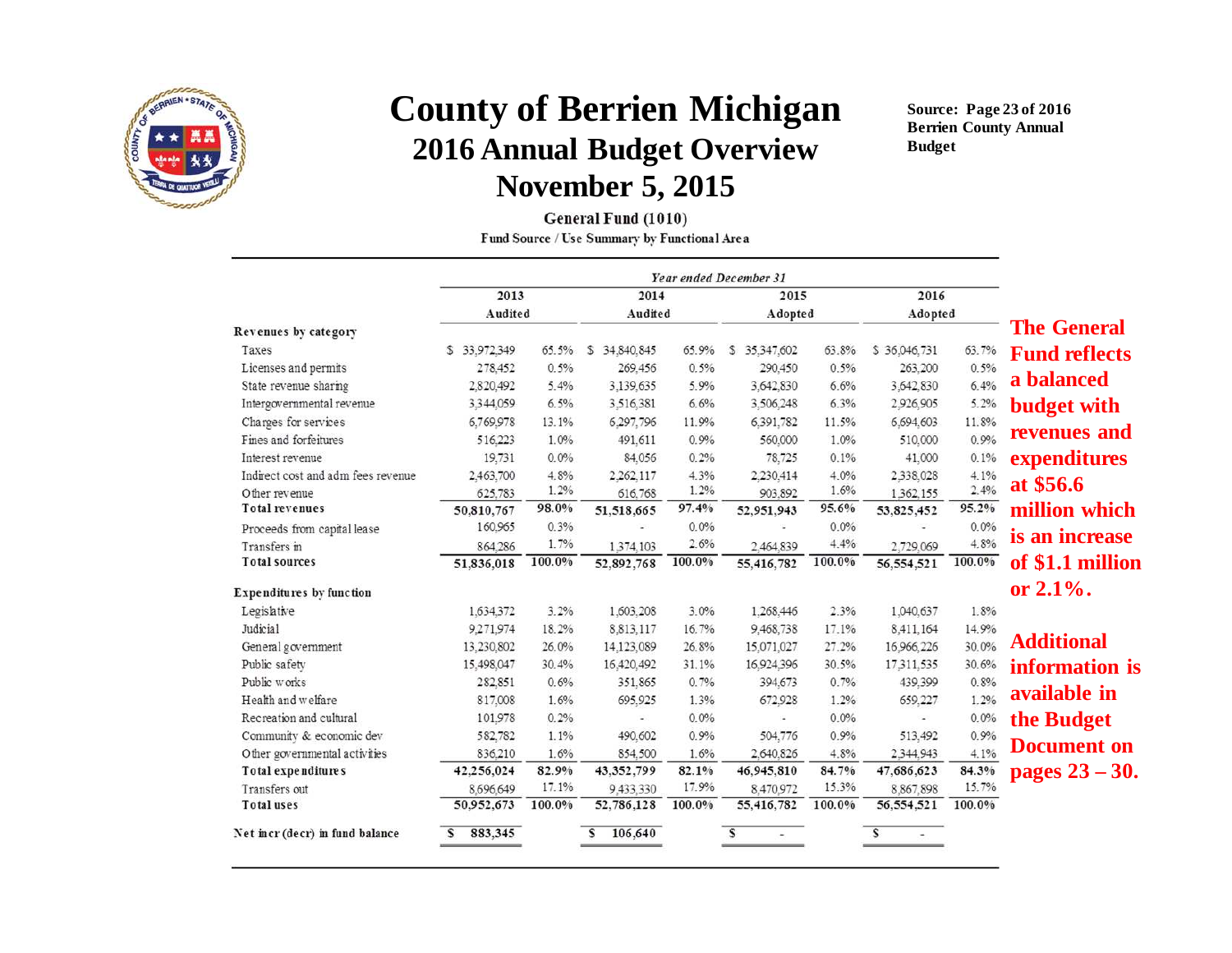

**Source: Page 23 of 2016 Berrien County Annual Budget**

**General Fund (1010)Use Summary by Functional Area**

|                                 |            | <b>Year ended December 31</b> |                          |         |            |         |                          |         |                          |           |  |  |
|---------------------------------|------------|-------------------------------|--------------------------|---------|------------|---------|--------------------------|---------|--------------------------|-----------|--|--|
|                                 | 2013       |                               | 2014                     |         | 2015       |         | 2016                     |         | Change vs                |           |  |  |
|                                 | Audited    |                               | <b>Audited</b>           |         |            | Adopted |                          | Adopted | 2015 Adopted             |           |  |  |
| <b>Expenditures by function</b> |            |                               |                          |         |            |         |                          |         |                          |           |  |  |
| Legislative                     | 1,634,372  | 3.2%                          | 1,603,208                | 3.0%    | 1,268,446  | 2.3%    | 1,040,637                | 1.8%    | (227, 809)               | $-20.0\%$ |  |  |
| Judicial                        | 9,271,974  | 18.2%                         | 8,813,117                | 16.7%   | 9,468,738  | 17.1%   | 8,411,164                | 14.9%   | (1,057,574)              | $-93.0%$  |  |  |
| General government              | 13,230,802 | 26.0%                         | 14,123,089               | 26.8%   | 15,071,027 | 27.2%   | 16,966,226               | 30.0%   | 1,895,199                | 166.6%    |  |  |
| Public safety                   | 15,498,047 | 30.4%                         | 16,420,492               | 31.1%   | 16,924,396 | 30.5%   | 17,311,535               | 30.6%   | 387,139                  | 34.0%     |  |  |
| Public works                    | 282,851    | 0.6%                          | 351,865                  | 0.7%    | 394,673    | 0.7%    | 439,399                  | 0.8%    | 44,726                   | 3.9%      |  |  |
| Health and welfare              | 817,008    | 1.6%                          | 695,925                  | 1.3%    | 672,928    | 1.2%    | 659,227                  | 1.2%    | (13,701)                 | $-1.2%$   |  |  |
| Recreation and cultural         | 101,978    | 0.2%                          | $\overline{\phantom{0}}$ | $0.0\%$ |            | $0.0\%$ | $\overline{\phantom{a}}$ | $0.0\%$ | $\overline{\phantom{0}}$ | $0.0\%$   |  |  |
| Community & economic dev        | 582,782    | 1.1%                          | 490,602                  | 0.9%    | 504,776    | 0.9%    | 513.492                  | 0.9%    | 8.716                    | 0.8%      |  |  |
| Other governmental activities   | 836,210    | 1.6%                          | 854,500                  | 1.6%    | 2.640.826  | 4.8%    | 2,344,943                | 4.1%    | (295, 883)               | $-26.0\%$ |  |  |
| Total expenditures              | 42,256,024 | 82.9%                         | 43, 352, 799             | 82.1%   | 46,945,810 | 84.7%   | 47,686,623               | 84.3%   | 740,813                  | 65.1%     |  |  |
| Transfers out                   | 8,696,649  | 17.1%                         | 9,433,330                | 17.9%   | 8,470,972  | 15.3%   | 8,867,898                | 15.7%   | 396.926                  | 34.9%     |  |  |
| <b>Total uses</b>               | 50,952,673 | 100.0%                        | 52,786,128               | 100.0%  | 55,416,782 | 100.0%  | 56,554,521               | 100.0%  | 1,137,739                | 100.0%    |  |  |
|                                 |            |                               |                          |         |            |         |                          |         |                          |           |  |  |

#### **2016 Change vs 2015 Adopted Drivers:**

| Board of Comm Approp to Outside Agencies | (310,522) |
|------------------------------------------|-----------|
| <b>Indigent Defense Administration</b>   | 424,890   |
| All Other Judicial                       | (45,612)  |
| Building & Grounds                       | 122,106   |
| Elections                                | 164,030   |
| All Other General Government             | 172.211   |
| Jail Operations                          | 215,573   |
| Animal Control                           | 118,031   |
| All Other Public Safety                  | 53.535    |
| Transfers to Other Funds                 | 396,926   |
| Contingency                              | (266,327) |
| All Other Items Net                      | 92.898    |
| Total                                    | 1.137.739 |